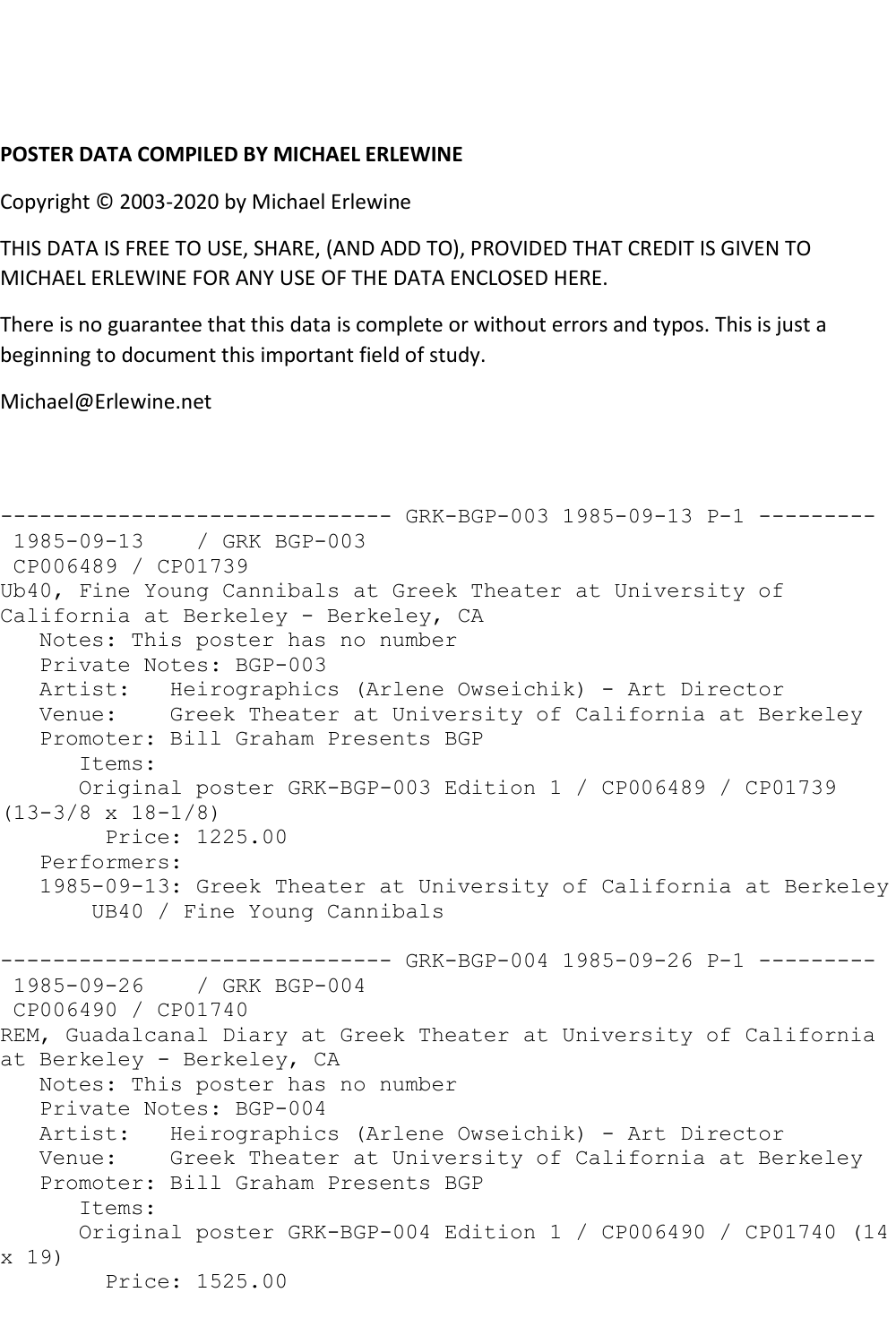Performers: 1985-09-26: Greek Theater at University of California at Berkeley R.E.M. / Guadalcanal Diary ------------------------------ FIL-BGP-001 1985-11-23 P-1 --------- 1985-11-23 / FIL BGP-001 CP005875 / CP01124 Ruben Blades at Fillmore Auditorium - SF [San Francisco, CA] Notes: This poster has no number Private Notes: BGP-001 Artist: Heirographics (Arlene Owseichik) - Art Director Venue: Fillmore Auditorium - SF Promoter: Bill Graham Presents BGP Items: Original poster FIL-BGP-001 Edition 1 / CP005875 / CP01124 (18 x 24) Price: 315.00 Performers: 1985-11-23: Fillmore Auditorium - SF Ruben Blades 1985-11-24: Zellerbach Auditorium at University of California at Berkeley Ruben Blades ------------------------------ SFC-BGP-002 1986-07-02 P-1 --------- 1986-07-02 / SFC BGP-002 CP006488 / CP01738 Pil at San Francisco Civic Auditorium - San Francisco, CA Notes: This poster has no number Private Notes: BGP-002 Event: Cheese Crackers Artist: Heirographics (Arlene Owseichik) - Art Director Venue: San Francisco Civic Auditorium Promoter: Bill Graham Presents BGP Items: Original poster SFC-BGP-002 Edition 1 / CP006488 / CP01738 (12-38 x 18-3/8) Price: 105.00 Performers: 1986-07-02: San Francisco Civic Auditorium Pil ------------------------------ HJK-BGP-006 1986-10-10 P-1 --------- 1986-10-10 / HJK BGP-006 CP006492 / CP01742 Motorhead, Megadeth at Henry J. Kaiser Auditorium - Oakland, CA Private Notes: BGP-006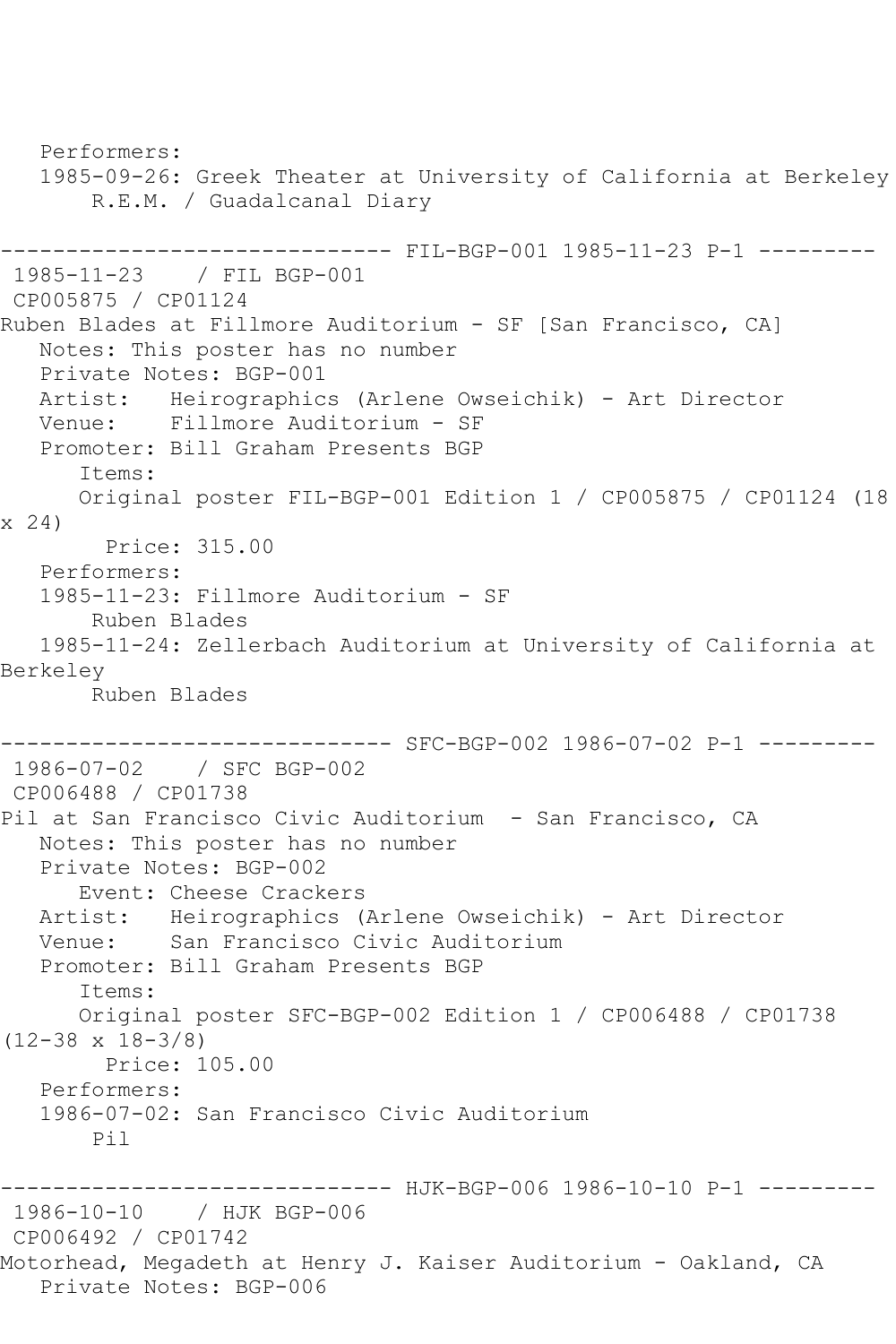```
 Artist: Heirographics (Arlene Owseichik) - Art Director
   Venue: Henry J. Kaiser Arena
   Promoter: Bill Graham Presents BGP
       Items:
      Original poster HJK-BGP-006 Edition 1 / CP006492 / CP01742 
(13-3/8 x 18-1/4)
         Price: 132.00
   Performers:
   1986-10-10: Henry J. Kaiser Arena
        Motorhead / Megadeth / Cro-Mags
              ------------------------------ ARC-BGP-007 1987-02-27 P-1 ---------
1987-02-27 / ARC BGP-007
CP006493 / CP01743
Iggy Pop, Pretenders at Arco Arena - Sacramento, CA
   Private Notes: BGP-007
   Artist: Heirographics (Arlene Owseichik) - Art Director
   Venue: Arco Arena
   Promoter: Bill Graham Presents BGP
       Items:
      Original poster ARC-BGP-007 Edition 1 / CP006493 / CP01743 
(13-1/2 \times 18-1/4) Price: 126.00
   Performers:
   1987-02-27: Arco Arena
        Iggy Pop / Pretenders
   1987-02-28: Oakland Coliseum
        Pretenders / Iggy Pop
------------------------------ GAL-BGP-008 1987-03-12 P-1 ---------
1987-03-12 / GAL BGP-008
CP006507 / CP01757
Big Audio, Beat Nigs at Galleria - San Francisco, CA
   Notes: This item appears in the Art of Rock book, plate no. SF
   Private Notes: BGP-008
   Artist: Heirographics (Arlene Owseichik) - Art Director
   Venue: Galleria
   Promoter: Bill Graham Presents BGP
       Items:
       Original poster GAL-BGP-008 Edition 1 / CP006507 / CP01757 (12 
x 18 - 1/4 AORPlate: SF 
         Price: 69.00
   Performers:
   1987-03-12 1987-03-13: Galleria
        Big Audio / Beat Nigs
```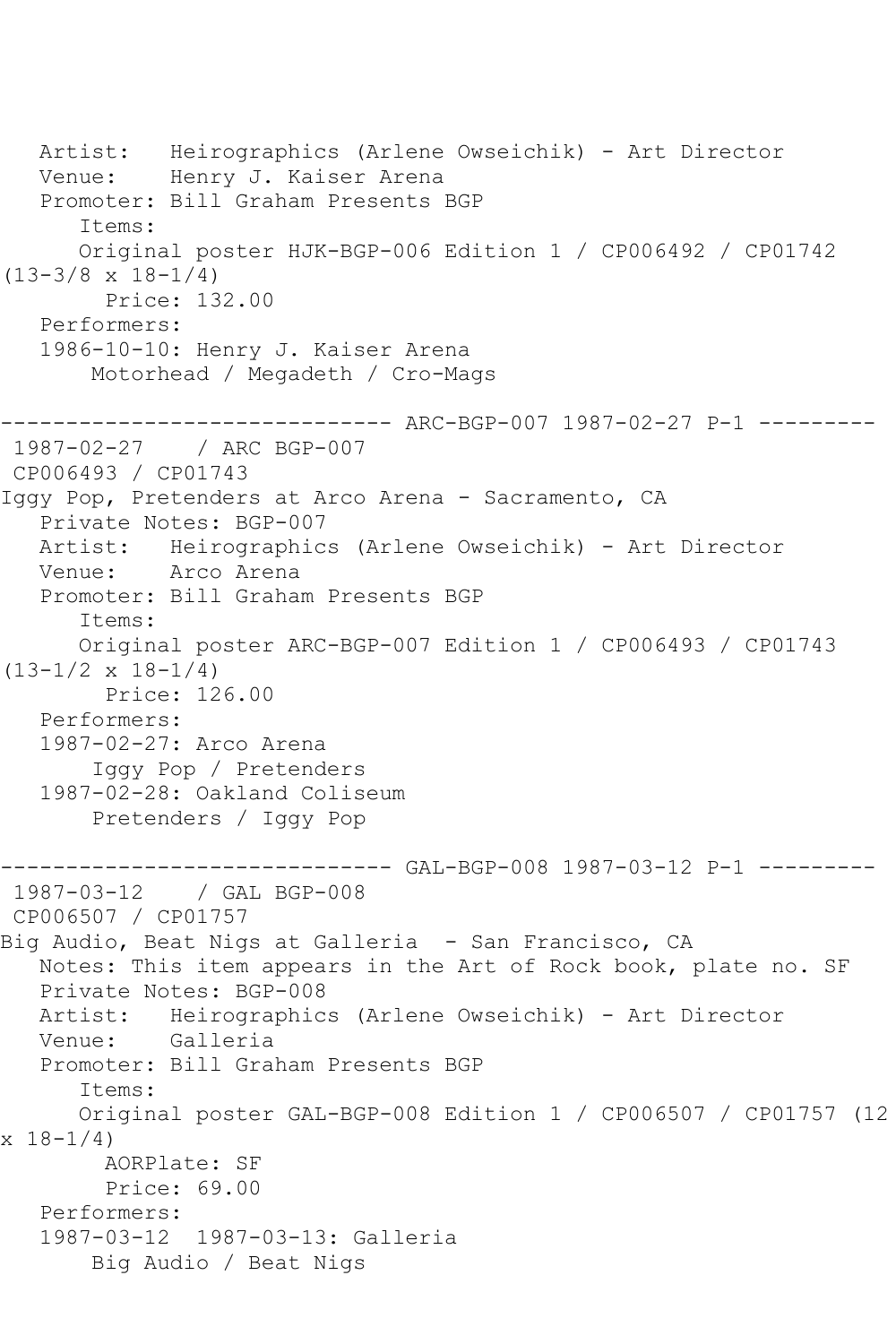------------------------------ WOLF-BGP-009 1987-04-07 P-1 --------- 1987-04-07 / WOLF BGP-009 CP006495 / CP01745 Crowded House, Live 105 at Wolfgang's - San Francisco, CA Private Notes: BGP-009 Artist: Heirographics (Arlene Owseichik) - Art Director Venue: Wolfgang's S.F., CA Promoter: Bill Graham Presents BGP Items: Original poster WOLF-BGP-009 Edition 1 / CP006495 / CP01745 (13-2/8 x 18) Price: 105.00 Performers: 1987-04-07 1987-04-09: Wolfgang's S.F., CA Crowded House / Live 105 / KKCY / KFOG ------------------------------ WILT-BGP-010 1987-04-15 P-1 --------- 1987-04-15 / WILT BGP-010 CP006496 / CP01746 Europe at Wiltern Theater, Los Angeles - Los Angeles, CA Private Notes: BGP-010 Artist: Heirographics (Arlene Owseichik) - Art Director Venue: Wiltern Theater, Los Angeles Promoter: Bill Graham Presents BGP Items: Original poster WILT-BGP-010 Edition 1 / CP006496 / CP01746  $(13-1/4 \times 18)$  Price: 69.00 Performers: 1987-04-15: 1987-04-22: Wiltern Theater, Los Angeles Europe ------------------------------ WAR-BGP-019 1987-05-05 P-1 --------- 1987-05-05 / WAR BGP-019 CP006506 / CP01756 Tom Waits at Warfield Theater - San Francisco, CA Private Notes: BGP-019 Artist: Heirographics (Arlene Owseichik) - Art Director<br>Venue: Warfield Theater Warfield Theater Promoter: Bill Graham Presents BGP Items: Original poster WAR-BGP-019 Edition 1 / CP006506 / CP01756 (13  $x \ 18 - 3/4$  Price: 69.00 Performers: 1987-05-05 1987-05-06: Warfield Theater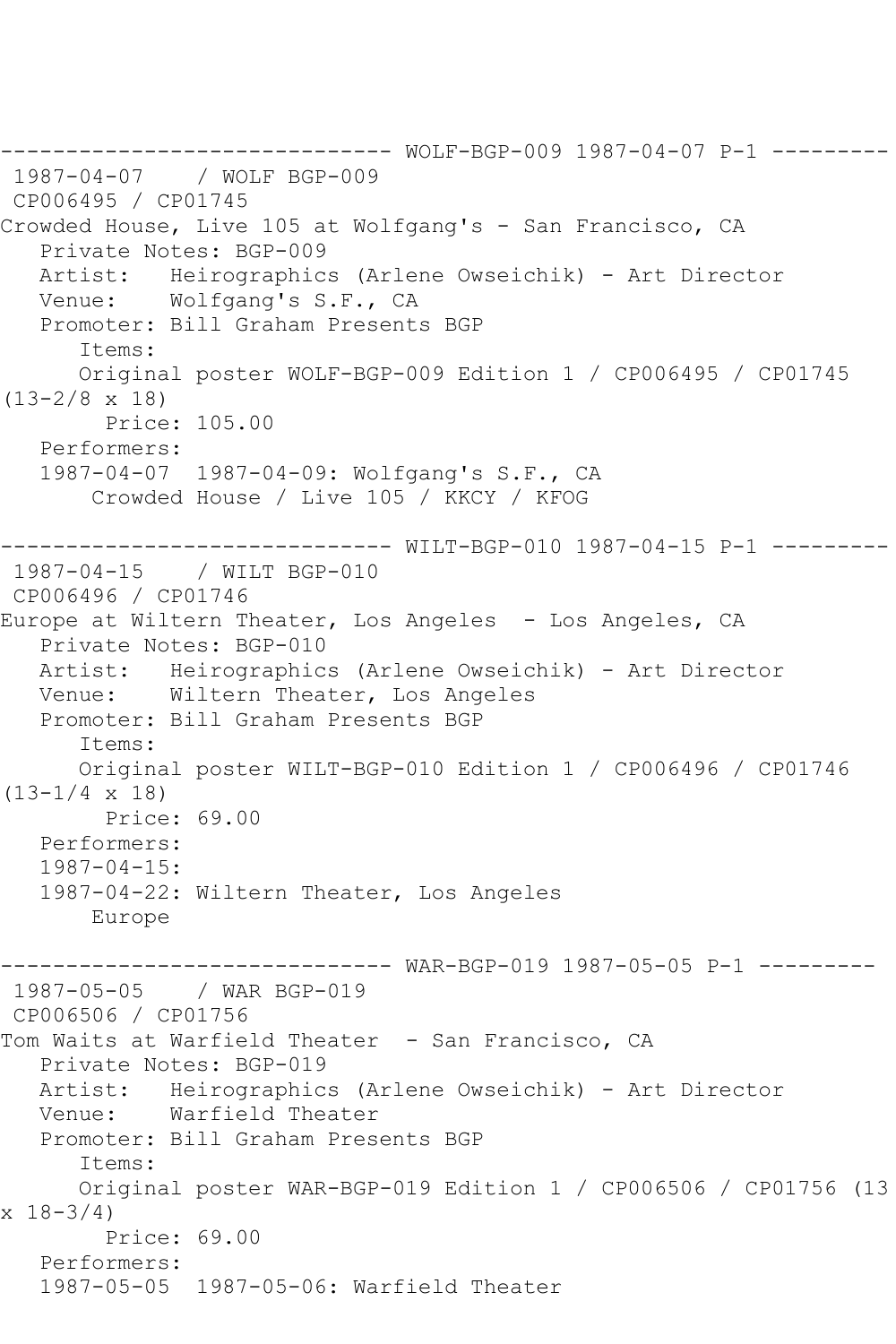Tom Waits

------------------------------ LGS-BGP-011 1987-05-09 P --------- 1987-05-09 / LGS BGP-011 CP006497 / CP01747 Grateful Dead, Bruce Hornsby at Laguna Seca - Monterey, CA Private Notes: BGP-011 Artist: Heirographics (Arlene Owseichik) - Art Director Venue: Laguna Seca Promoter: Bill Graham Presents BGP Items: Original poster LGS-BGP-011 / CP006497 / CP01747 (13-1/4 x 18) Price: 158.00 Handbill LGS-BGP-011 / CP003810 / BGP11A (13 x 19-1/4) Performers: 1987-05-09: Laguna Seca Grateful Dead / Bruce Hornsby / Cooder / Ry ------------------------------ WAR-BGP-012 1987-05-16 P-1 --------- 1987-05-16 / WAR BGP-012 CP006498 / CP01748 Psychedelic Furs at Warfield Theater - San Francisco, CA Private Notes: BGP-012 Event: In Association with Live 105 Artist: Heirographics (Arlene Owseichik) - Art Director<br>Venue: Warfield Theater Warfield Theater Promoter: Bill Graham Presents BGP Items: Original poster WAR-BGP-012 Edition 1 / CP006498 / CP01748  $(13-1/4 \times 18-1/4)$  Price: 63.00 Performers: 1987-05-16 1987-05-17: Warfield Theater Psychedelic Furs ------------------------------ LGS-BGP-013 1987-05-31 P-1 --------- 1987-05-31 / LGS BGP-013 CP006499 / CP01749 Huey Lewis, Stevie Ray Vaughan at Laguna Seca - Monterey, CA Private Notes: BGP-013 Artist: Heirographics (Arlene Owseichik) - Art Director Venue: Laguna Seca Promoter: Bill Graham Presents BGP Items: Original poster LGS-BGP-013 Edition 1 / CP006499 / CP01749  $(13-1/4 \times 18)$ Price: 315.00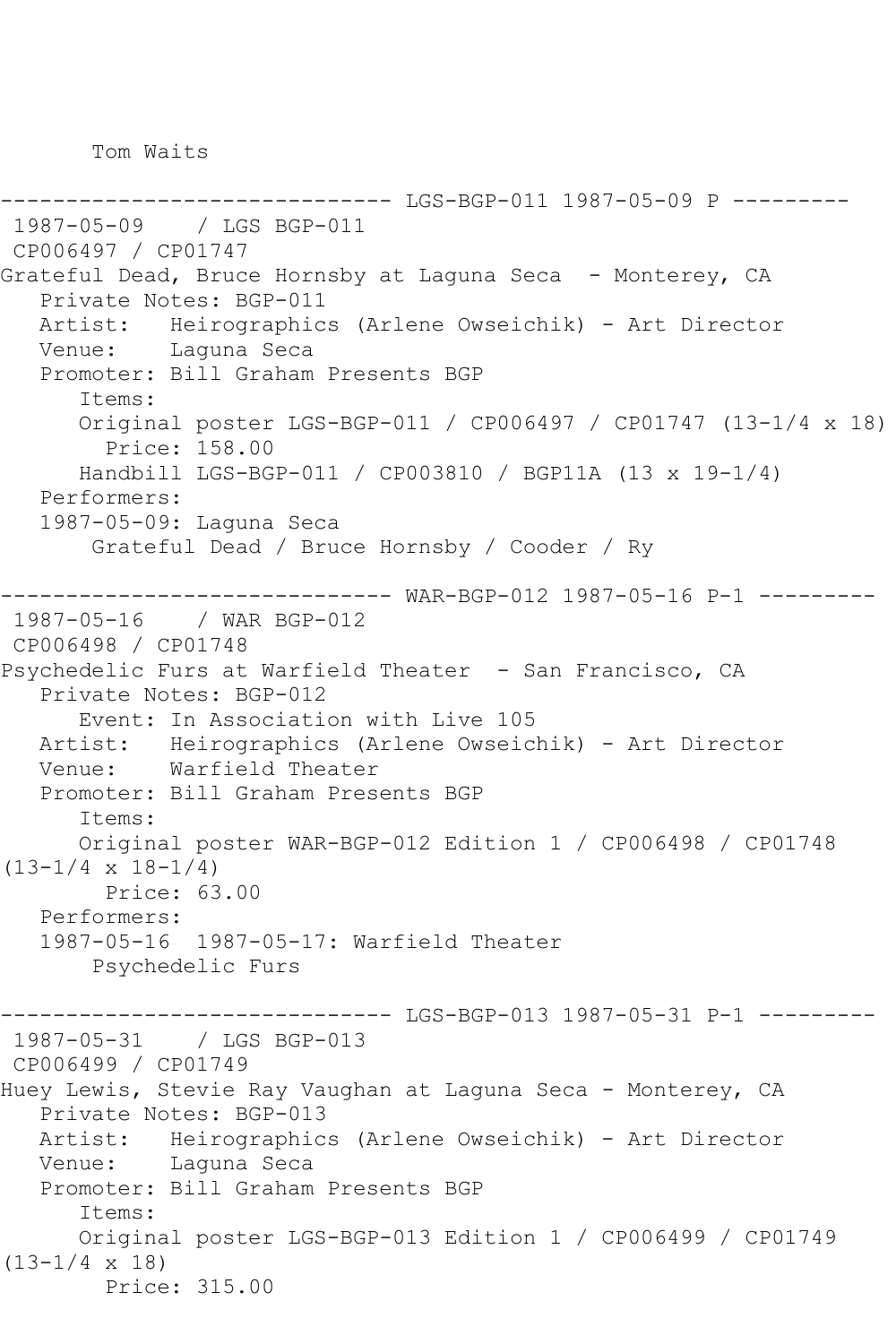Performers: 1987-05-31: Laguna Seca Huey Lewis and the News / Stevie Ray Vaughan / Double Trouble / Bonnie Hayes / Wild Combo ------------- GRK-BGP-014 1987-07-03 P-1 ---------1987-07-03 / GRK BGP-014 CP006500 / CP01750 Bangles, Cutting Crew at Greek Theater at University of California at Berkeley - Private Notes: BGP-014 Event: I Just Died in your Arms Artist: Heirographics (Arlene Owseichik) - Art Director Venue: Greek Theater at University of California at Berkeley Promoter: Bill Graham Presents BGP Items: Original poster GRK-BGP-014 Edition 1 / CP006500 / CP01750 (13-1/4 x 18) Price: 53.00 Performers: 1987-07-03: Greek Theater at University of California at Berkeley Bangles / Cutting Crew ------------------------------ OAA-BGP-016 1987-07-24 P-1 --------- 1987-07-24 / OAA BGP-016 CP006503 / CP01753 Bob Dylan, Grateful Dead at Oakland Auditorium - Oakland, CA Private Notes: BGP-016 Event: Alone and Together Artist: Heirographics (Arlene Owseichik) - Art Director Venue: Oakland Auditorium Promoter: Bill Graham Presents BGP Items: Original poster OAA-BGP-016 Edition 1 / CP006503 / CP01753  $(13-1/4 \times 18-1/4)$  Price: 420.00 Performers: 1987-07-24: Oakland Auditorium Bob Dylan / Grateful Dead ---------- GRK-BGP-015 1987-08-15 P-1 ---------1987-08-15 / GRK BGP-015 CP006502 / CP01752 David Sanborn, Spyro Gyra at Greek Theater at University of California at Berkeley - Private Notes: BGP-015 Other: Festival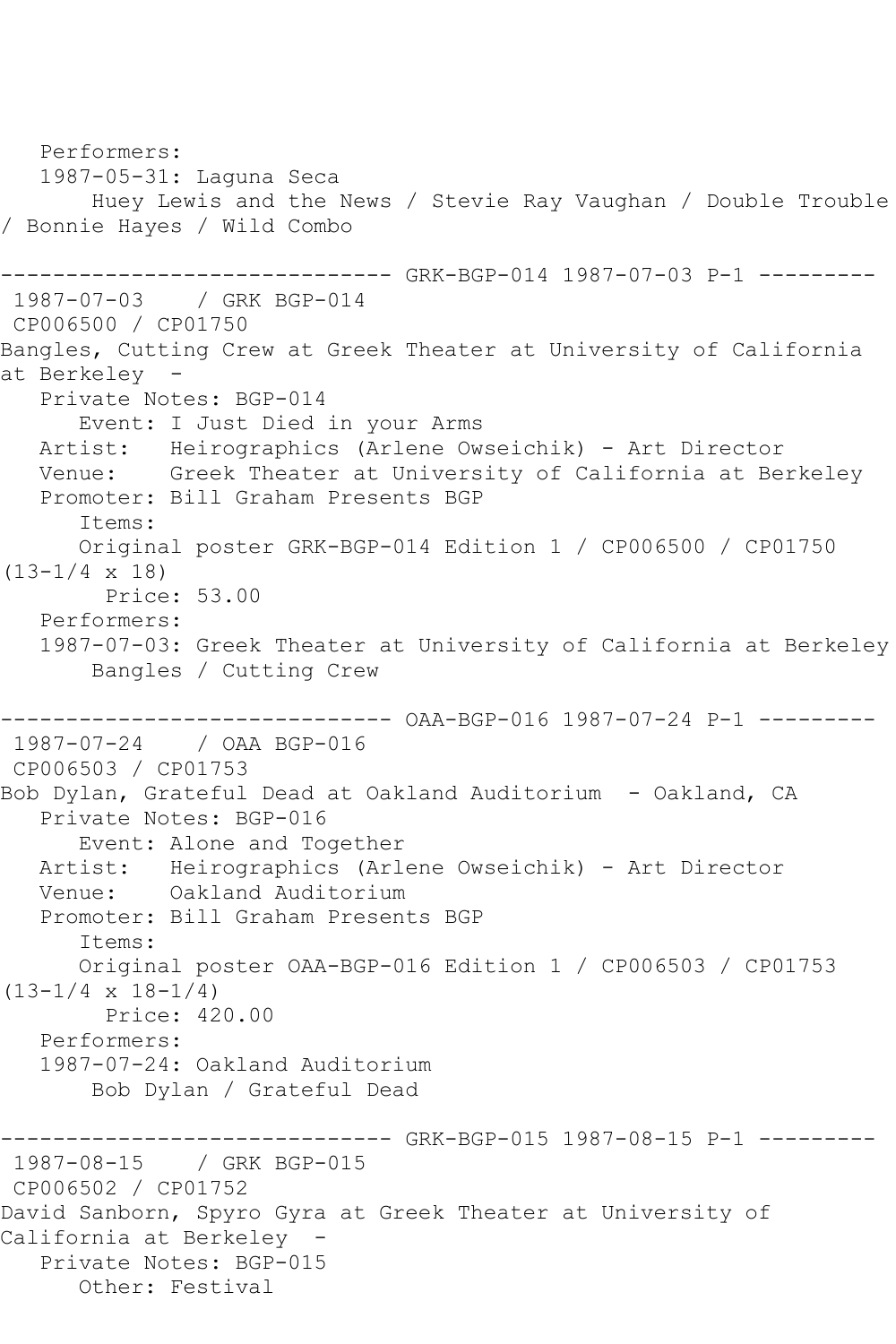Artist: Heirographics (Arlene Owseichik) - Art Director Venue: Greek Theater at University of California at Berkeley Promoter: Bill Graham Presents BGP Items: Original poster GRK-BGP-015 Edition 1 / CP006502 / CP01752  $(13-1/4 \times 18-1/4)$  GRK-BGP-015 Edition 1 / CP006501 / CP01751 (13 x 19-1/4) Performers: 1987-08-15: Greek Theater at University of California at Berkeley David Sanborn 1987-08-22: Spyro Gyra 1987-08-29: Pat Metheny ------------------------------ -BGP-018 1987-08-18 P-1 --------- 1987-08-18 / BGP-018 CP006505 / CP01755 Y and T at Sacramento - Sacramento, CA Private Notes: BGP-018 Artist: Glen Wexler Venue: Sacramento Promoter: Bill Graham Presents BGP Items: Original poster -BGP-018 Edition 1 / CP006505 / CP01755 (13 x 18-3/4) Price: 53.00 Performers: 1987-08-18: Sacramento Y and T 1987-08-19: Fresno, CA Y and T 1987-08-21: Oakland Y and T 1987-08-22 87-08-23: Los Angeles Y and T ------------------------------ MAIF-BGP-017 Mountain Aire 1987-08-22 P-1 ---------<br>1987-08-22 1987-08-22 / MAIF BGP-017 Mountain Aire CP006504 / CP01754 Mountain Aire Festival 14 II:Grateful Dead, Santana at Mountain Aire Festival - Calveras, CA Private Notes: BGP-017 M-AIRE\* Event: A Weekend in the Sierra Foothills Series: 14th Annual Mountial Aire II Artist: Heirographics (Arlene Owseichik) - Art Director Venue: Mountain Aire Festival Promoter: Bill Graham Presents BGP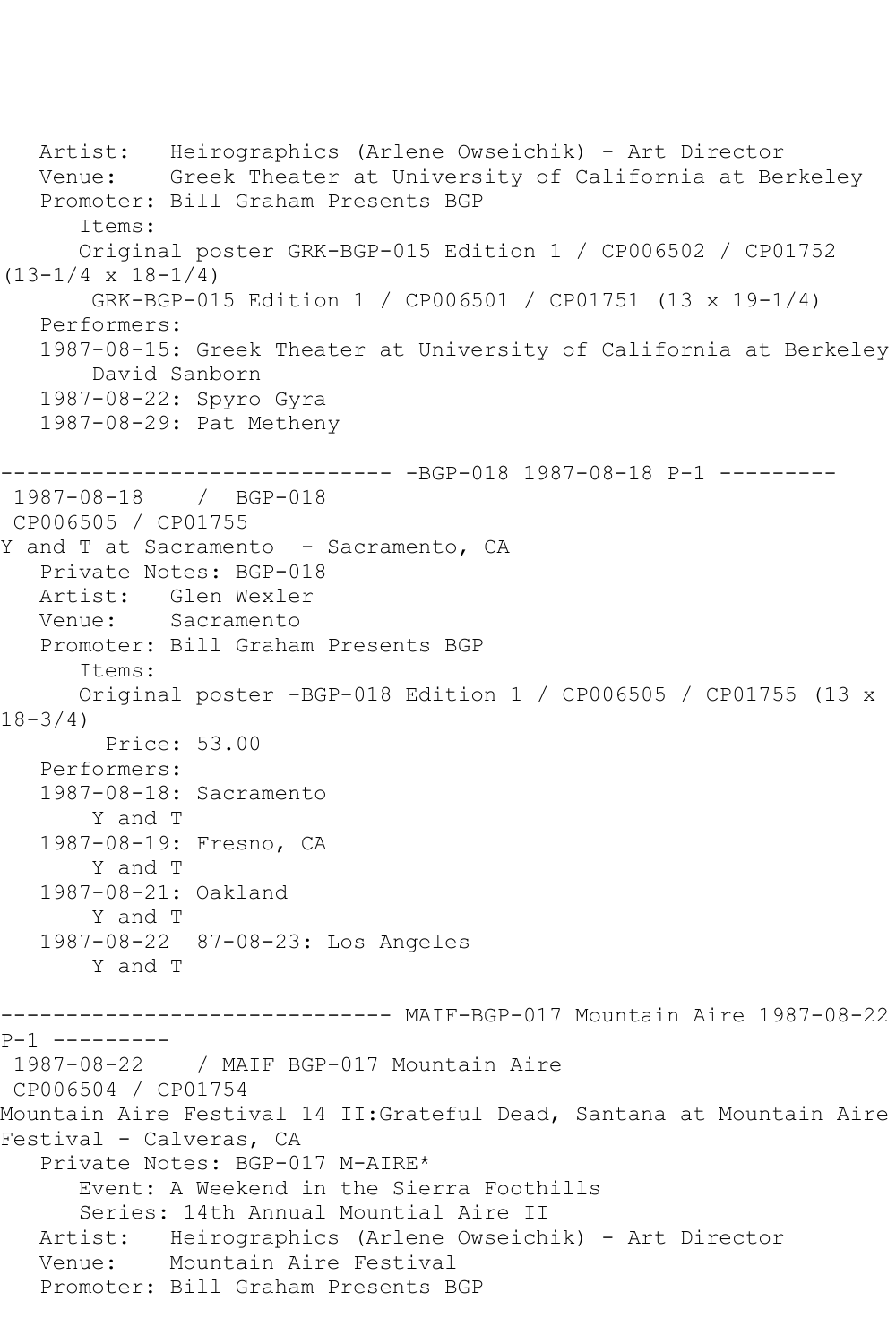Items: Original poster MAIF-BGP-017 Mountain Aire Edition 1 / CP006504 / CP01754 (13-1/4 x 18-1/4) Price: 132.00 Performers: 1987-08-22 1987-08-23: Mountain Aire Festival Set: Mountain Aire Grateful Dead / Carlos Santana / David Lindley / El Rayo X ------------------------------ WAR-BGP-020 1987-12-11 P-1 --------- 1987-12-11 / WAR BGP-020 CP006494 / CP01744 Manhattan Transfer, Uakti at Warfield Theater - San Francisco, CA Private Notes: BGP-020 Artist: Heirographics (Arlene Owseichik) - Art Director Venue: Warfield Theater Promoter: Bill Graham Presents BGP Items: Original poster WAR-BGP-020 Edition 1 / CP006494 / CP01744  $(12-1/2 \times 19-1/4)$  Price: 46.00 Performers: 1987-12-11 1987-12-13: Warfield Theater Manhattan Transfer / Uakti 1987-12-16 1987-12-17: Flint Center, Cupertino Manhattan Transfer / Uakti ------------------------------ WAR-BGP-021 1988-02-26 P-1 --------- 1988-02-26 / WAR BGP-021 CP006508 / CP01758 Exodus, Mod at Warfield Theater - San Francisco, CA Private Notes: BGP-021 Artist: Heirographics (Arlene Owseichik) - Art Director Warfield Theater Promoter: Bill Graham Presents BGP Items: Original poster WAR-BGP-021 Edition 1 / CP006508 / CP01758 (13  $x 19 - 1/8$  Price: 53.00 Performers: 1988-02-26: Warfield Theater Exodus / Mod ------------------------------ FW-BGF-004 1988-03-25 P-1 --------- 1988-03-25 / FW BGF-004 CP006674 / CP01924 Ron Wood, Bo Diddley at Fillmore West - San Francisco, CA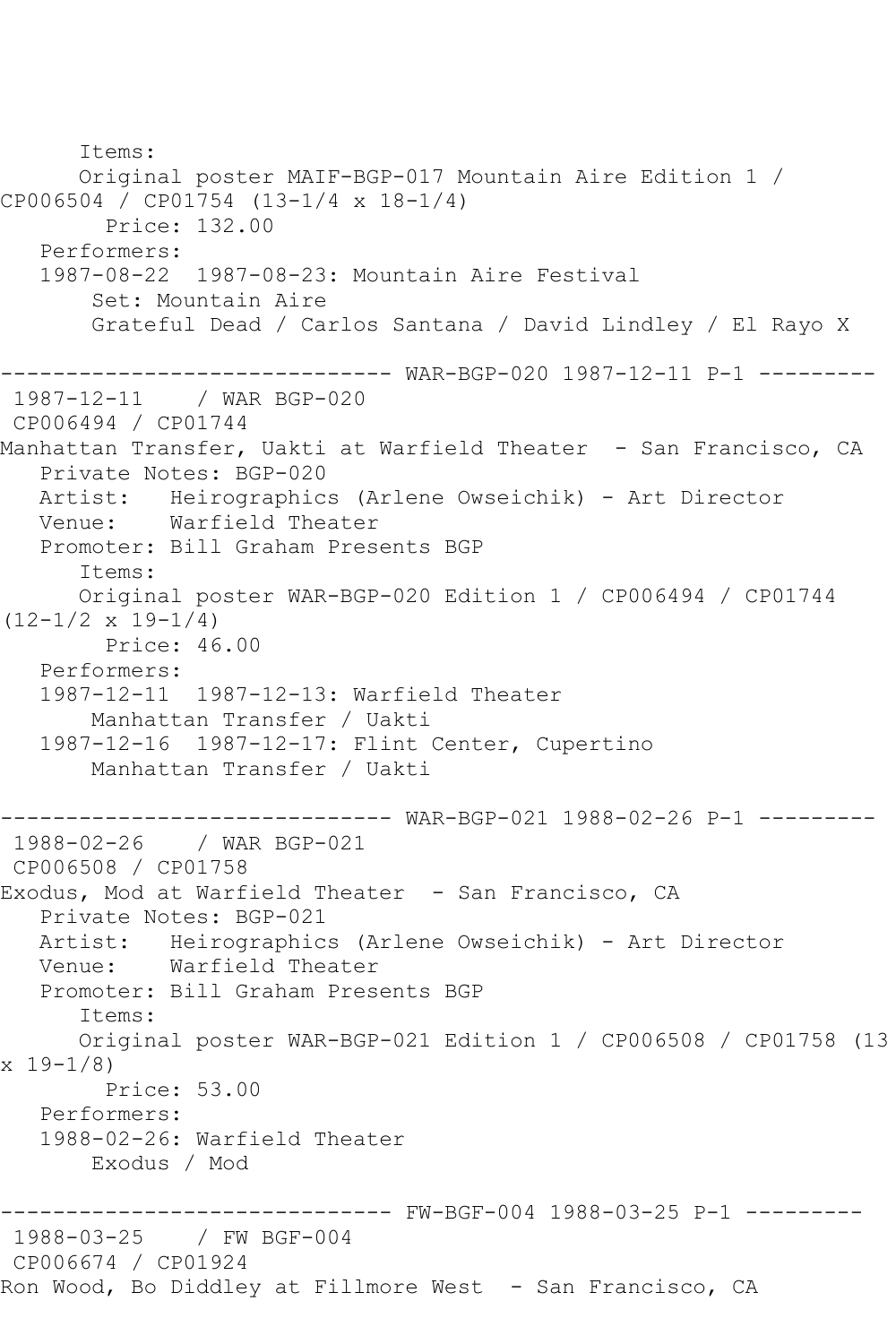Private Notes: BGF Artist: Heirographics (Arlene Owseichik) - Art Director Venue: Fillmore West Promoter: Bill Graham New Fillmores BGF Items: Original poster FW-BGF-004 Edition 1 / CP006674 / CP01924 (12-  $1/2 \times 19 - 3/4$  Price: 158.00 Performers: 1988-03-25: Fillmore West Ron Wood / Bo Diddley ------------------------------ FW-BGF-005 1988-04-09 P-1 --------- 1988-04-09 / FW BGF-005 CP006675 / CP01925 Red Hot Chili Peppers, Slammin' Watusis at Fillmore West - San Francisco, CA Private Notes: BGF Artist: Heirographics (Arlene Owseichik) - Art Director Venue: Fillmore West Promoter: Bill Graham New Fillmores BGF Items: Original poster FW-BGF-005 Edition 1 / CP006675 / CP01925 (13 x 19) Price: 158.00 Performers: 1988-04-09: Fillmore West Red Hot Chili Peppers / Slammin' Watusis / Primus ------------------------------ FW-BGF-006 1988-04-13 P-1 --------- 1988-04-13 / FW BGF-006 CP006676 / CP01926 Robyn Hitchcock, The Egyptians at Fillmore West - San Francisco, CA Private Notes: BGF Artist: Heirographics (Arlene Owseichik) - Art Director Venue: Fillmore West Promoter: Bill Graham New Fillmores BGF Items: Original poster FW-BGF-006 Edition 1 / CP006676 / CP01926 (13 x 19) Price: 53.00 Performers: 1988-04-13: Fillmore West Robyn Hitchcock / Egyptians / Converse All Stars / Timmie Hesla ------------------------------ FW-BGF-007 1988-04-15 P-1 ---------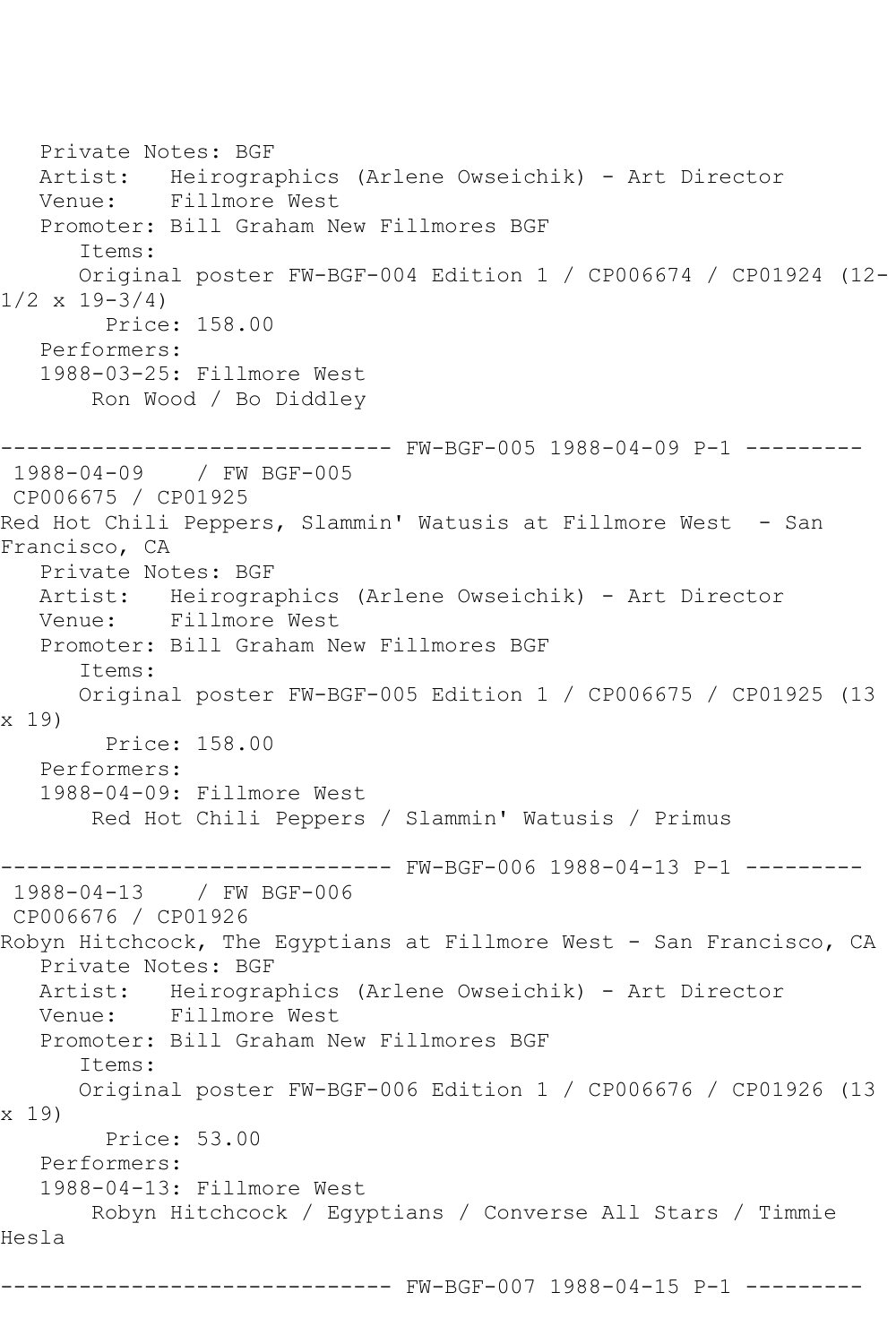1988-04-15 / FW BGF-007 CP006677 / CP01927 Jerry Harrison, Casual Gods at Fillmore West - San Francisco, CA Private Notes: BGF Artist: Heirographics (Arlene Owseichik) - Art Director Venue: Fillmore West Promoter: Bill Graham New Fillmores BGF Items: Original poster FW-BGF-007 Edition 1 / CP006677 / CP01927 (13 x 19) Price: 41.00 Performers: 1988-04-15: Fillmore West Jerry Harrison / Casual Gods ------------------------------ FW-BGF-008 1988-04-16 P-1 --------- 1988-04-16 / FW BGF-008 CP006678 / CP01928 Joe Satriani at Fillmore West - San Francisco, CA Private Notes: BGF Artist: Heirographics (Arlene Owseichik) - Art Director Venue: Fillmore West Promoter: Bill Graham New Fillmores BGF Items: Original poster FW-BGF-008 Edition 1 / CP006678 / CP01928 (13 x 19) Price: 58.00 Performers: 1988-04-16: Fillmore West Joe Satriani ------------------------------ HSS-BGP-022 1988-04-20 P-1 --------- 1988-04-20 / HSS BGP-022 CP006509 / CP01759 Pink Floyd at Hughes Stadium - Sacramento, CA Private Notes: BGP-022 Artist: Heirographics (Arlene Owseichik) - Art Director Venue: Hughes Stadium Sacramento Promoter: Bill Graham Presents BGP Items: Original poster HSS-BGP-022 Edition 1 / CP006509 / CP01759 (13 x 19-1/8) Price: 158.00 Performers: 1988-04-20: Hughes Stadium Sacramento Pink Floyd 1988-04-22 88-04-23: Hughes Stadium Sacramento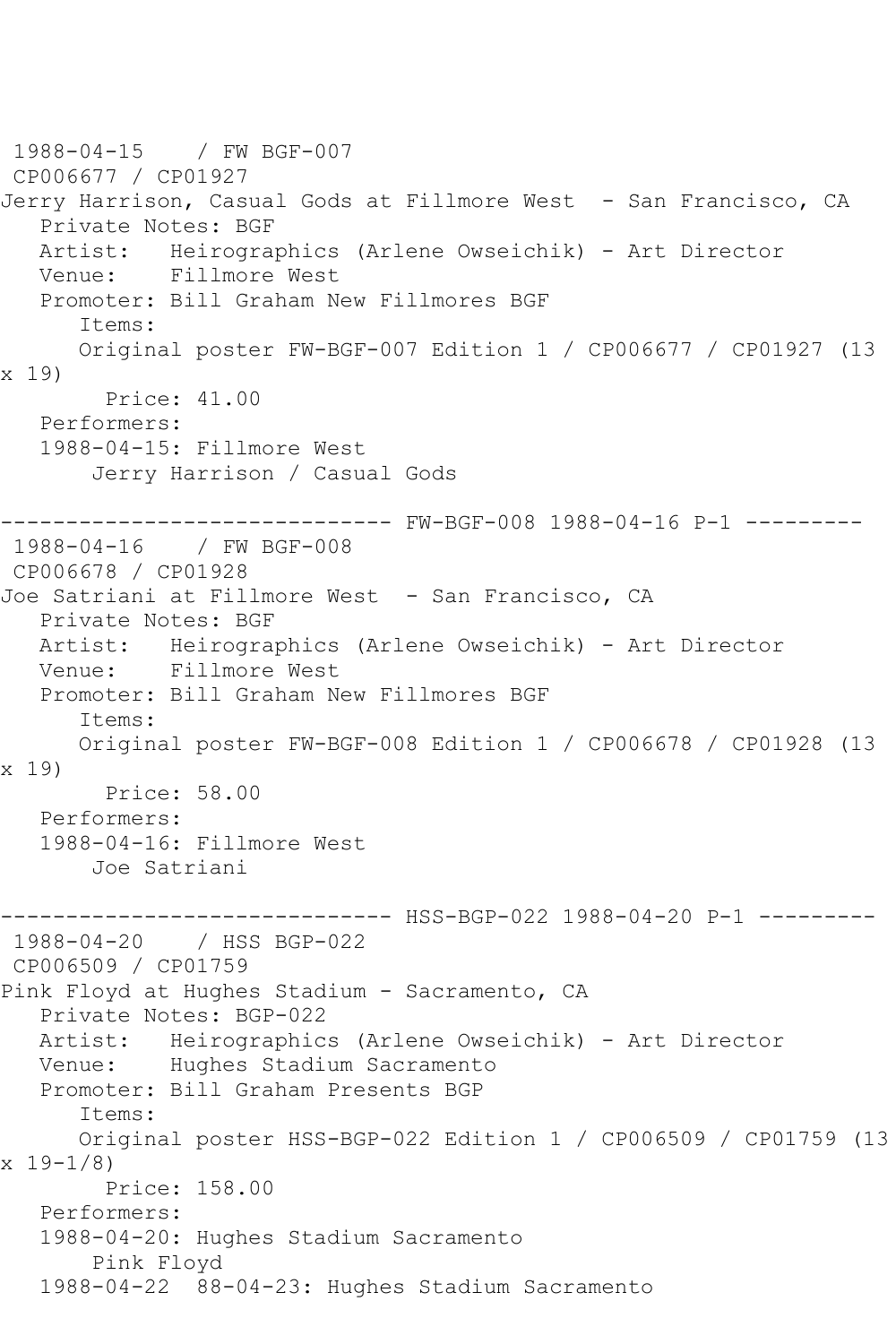Pink Floyd

------------------------------ FW-BGF-009 1988-04-22 P-1 --------- 1988-04-22 / FW BGF-009 CP006679 / CP01929 Jesse Johnson, Freaky Executives at Fillmore West - San Francisco, CA Private Notes: BGF Artist: Heirographics (Arlene Owseichik) - Art Director Venue: Fillmore West Promoter: Bill Graham New Fillmores BGF Items: Original poster FW-BGF-009 Edition 1 / CP006679 / CP01929 (13 x 19) Price: 29.00 Performers: 1988-04-22: Fillmore West Jesse Johnson / Freaky Executives ------------------------------ FW-BGF-010 1988-05-01 P-1 --------- 1988-05-01 / FW BGF-010 CP006680 / CP01930 Terence Trent D' Arby, Warren Davis at Fillmore West - San Francisco, CA Private Notes: BGF Artist: Heirographics (Arlene Owseichik) - Art Director Venue: Fillmore West Promoter: Bill Graham New Fillmores BGF Items: Original poster FW-BGF-010 Edition 1 / CP006680 / CP01930 (13 x 19) Price: 42.00 Performers: 1988-05-01 1988-05-02: Fillmore West Terence Trent D' Arby / Warren Davis ------------------------------ FW-BGF-012 1988-05-01 P-1 --------- 1988-05-01 / FW BGF-012 CP006682 / CP01932 Terence Trent D' Arby, Warren Thomas at Fillmore West - San Francisco, CA Private Notes: BGF Artist: Heirographics (Arlene Owseichik) - Art Director Venue: Fillmore West Promoter: Bill Graham New Fillmores BGF Items: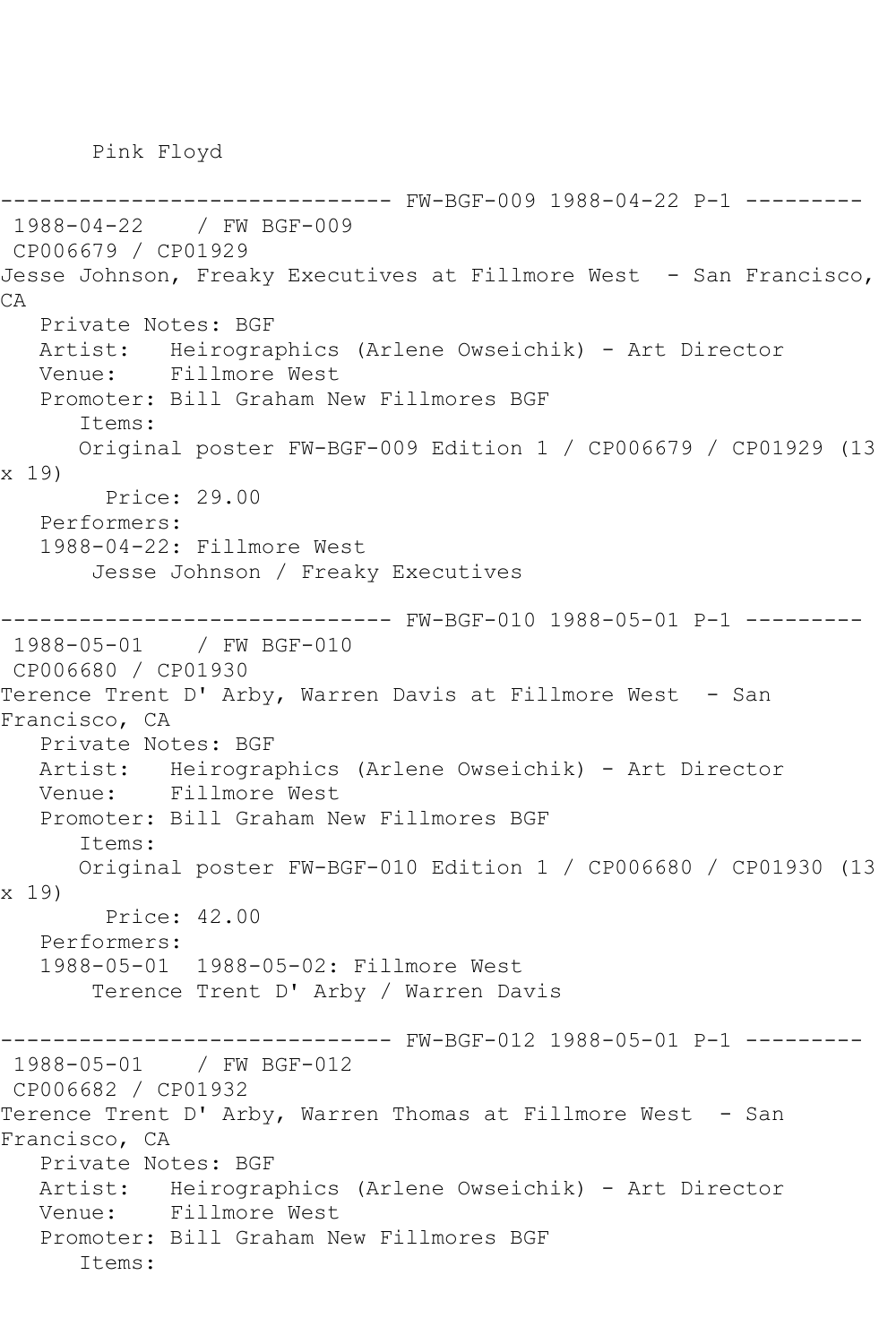Original poster FW-BGF-012 Edition 1 / CP006682 / CP01932 (13 x 19) Price: 50.00 Performers: 1988-05-01 1988-05-28: Fillmore West Terence Trent D' Arby / Warren Thomas 1988-05-05: Keith Emerson / Carl Palmer / Robert Berry 1988-05-06: Jerry Garcia / Electric Band 1988-05-09: Reggae Dance Party / Ziggy Marley / Melody Makers / DV8 / Ivory and Steel / Brian Solomon / DJ Doug Wendt / Midnight Dread Sound System 1988-05-10: Carlos Santana / Blues For Salvador / Armando Peraza / Chester D. Thompson / Alphonse Johnson / Ndugu / Leon Chandler 1988-05-13: Neville Brothers 1988-05-14: Church / Rave Ups 1988-05-20: Camper Van Beethoven / Mojo Nixon / Skid Roper 1988-05-21: Leon Russel / Edgar Winter 1988-05-24: Fall / Luxuria 1988-05-28: Joy of Cooking ------------------------------ FW-BGF-013 1988-05-05 P-1 --------- 1988-05-05 / FW BGF-013 CP006683 / CP01933 Jerry Garcia, Electric Band at Fillmore West - San Francisco, CA Private Notes: BGF Artist: James P. Olness Venue: Fillmore West Promoter: Bill Graham New Fillmores BGF Items: Original poster FW-BGF-013 Edition 1 / CP006683 / CP01933 (13 x 19) Price: 105.00 Performers: 1988-05-05: Fillmore West Jerry Garcia / Electric Band / Multi-Media By Eyecandy / DVD / Ivory and Steel / DJ Doug Wendt / Midnight Dread Sound System ------------------------------ FW-BGF-014 1988-05-09 P-1 --------- 1988-05-09 / FW BGF-014 CP006684 / CP01934 Ziggy Marley, DV8 at Fillmore West - San Francisco, CA Private Notes: BGF Artist: Heirographics (Arlene Owseichik) - Art Director Venue: Fillmore West Promoter: Bill Graham New Fillmores BGF Items: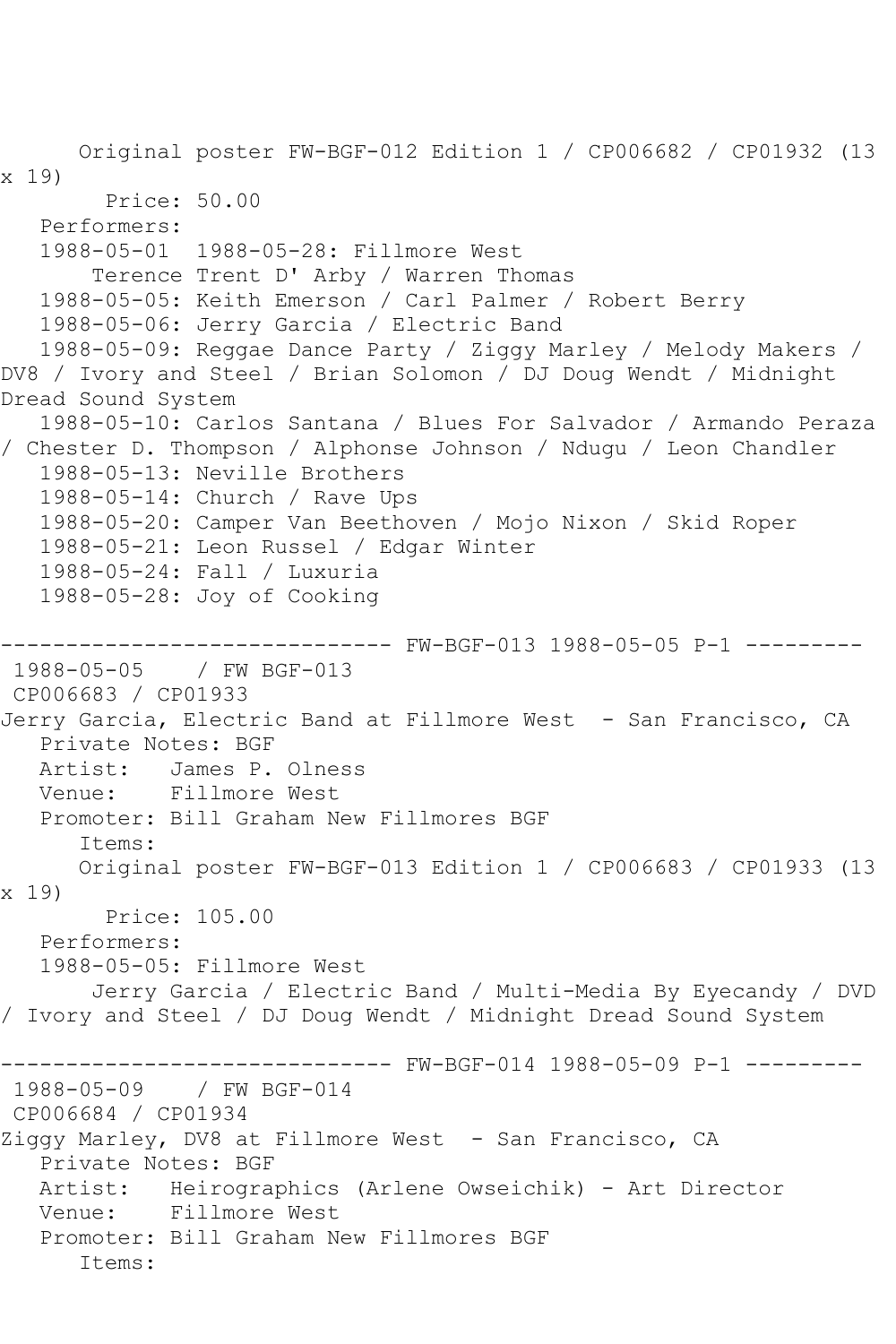Original poster FW-BGF-014 Edition 1 / CP006684 / CP01934 (13 x 19) Price: 41.00 Performers: 1988-05-09: Fillmore West Ziggy Marley / DV8 / Ivory and Steel / DJ Doug Wendt / Sound: Midnight Dread ------------------------------ FW-BGF-015 1988-05-10 P-1 --------- 1988-05-10 / FW BGF-015 CP006685 / CP01935 Peter Murphy, Passion Fodder at Fillmore West - San Francisco, CA Private Notes: BGF Artist: Heirographics (Arlene Owseichik) - Art Director Venue: Fillmore West Promoter: Bill Graham New Fillmores BGF Items: Original poster FW-BGF-015 Edition 1 / CP006685 / CP01935 (13 x 19) Price: 41.00 Performers: 1988-05-10: Fillmore West Peter Murphy / Passion Fodder / Penelope Houston ------------------------------ FW-BGF-017 1988-05-13 P-1 --------- 1988-05-13 / FW BGF-017 CP006687 / CP01937 Neville Brothers, Zulu Spear at Fillmore West - San Francisco, CA Private Notes: BGF Artist: Heirographics (Arlene Owseichik) - Art Director Venue: Fillmore West Promoter: Bill Graham New Fillmores BGF Items: Original poster FW-BGF-017 Edition 1 / CP006687 / CP01937 (13 x 19) Price: 41.00 Performers: 1988-05-13: Fillmore West Neville Brothers / Zulu Spear / Hot Borscht ------------------------------ FW-BGF-018 1988-05-14 P-1 --------- 1988-05-14 / FW BGF-018 CP006688 / CP01938 Church, Rave Ups at Fillmore West - San Francisco, CA Private Notes: BGF Artist: Heirographics (Arlene Owseichik) - Art Director<br>Venue: Fillmore West Fillmore West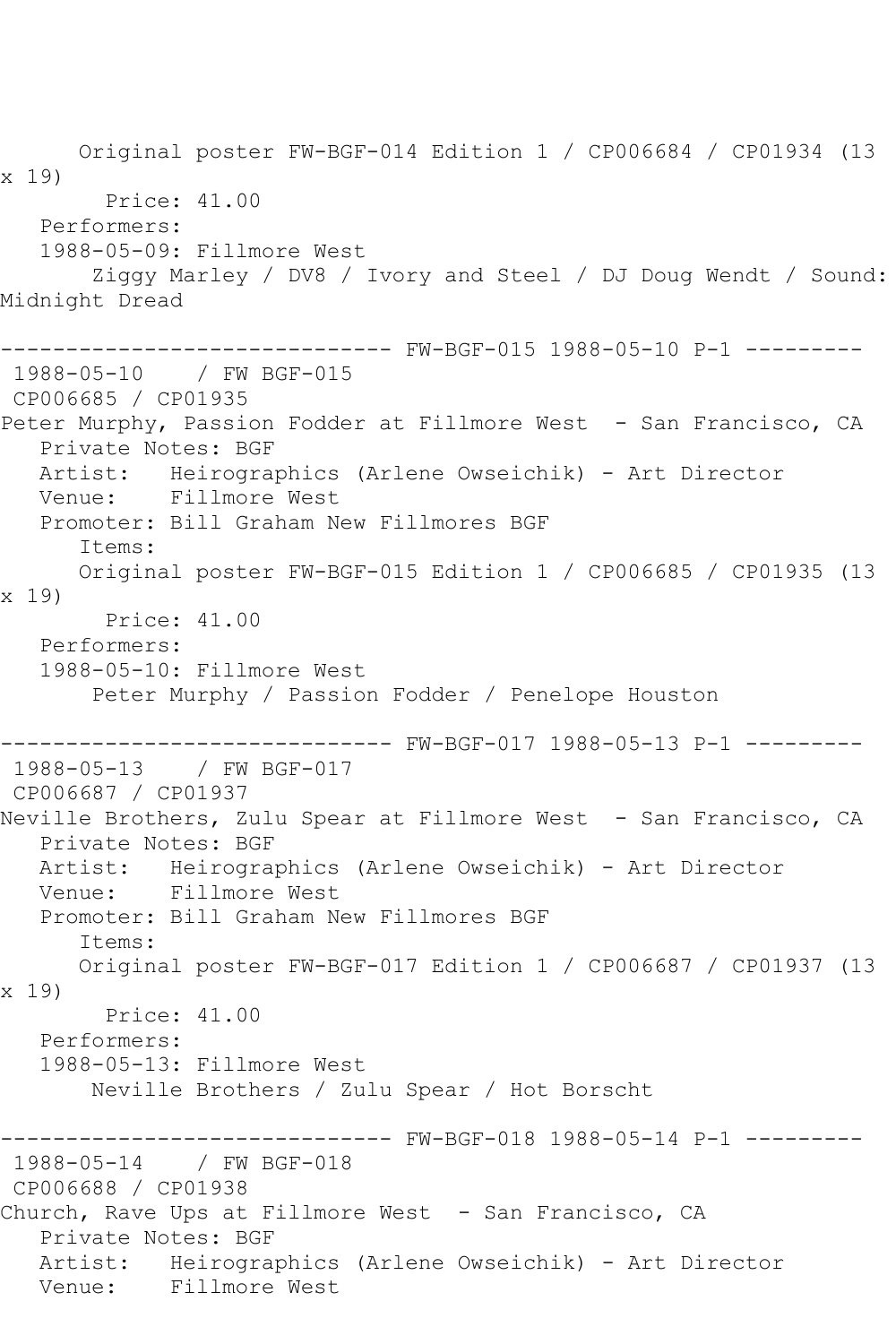Promoter: Bill Graham New Fillmores BGF Items: Original poster FW-BGF-018 Edition 1 / CP006688 / CP01938 (13 x 19) Price: 41.00 Performers: 1988-05-14: Fillmore West Church / Rave Ups ------------------------------ FW-BGF-021 1988-05-24 P --------- 1988-05-24 / FW BGF-021 CP006691 / CP01941 Fall, Luxuria at Fillmore West - San Francisco, CA Private Notes: BGF Artist: Heirographics (Arlene Owseichik) - Art Director Venue: Fillmore West Promoter: Bill Graham New Fillmores BGF Items: Original poster FW-BGF-021 / CP006691 / CP01941 (13 x 19) Price: 23.00 Performers: 1988-05-24: Fillmore West Fall / Luxuria ------------------------------ FW-BGF-023 1988-05-28 P-1 --------- 1988-05-28 / FW BGF-023 CP006693 / CP01943 Joy of Cooking, Dan Hicks at Fillmore West - San Francisco, CA Private Notes: BGF Event: Food 'Wots This?' Artist: Heirographics (Arlene Owseichik) - Art Director Venue: Fillmore West Promoter: Bill Graham New Fillmores BGF Items: Original poster FW-BGF-023 Edition 1 / CP006693 / CP01943 (13 x 19) Price: 46.00 Performers: 1988-05-28: Fillmore West Joy of Cooking / Dan Hicks / Acoustic Warriors ------------------------------ FW-BGF-024 1988-06-02 P-1 --------- 1988-06-02 / FW BGF-024 CP006694 / CP01944 Pogues, Luka Bloom at Fillmore West - San Francisco, CA Private Notes: BGF Artist: Heirographics (Arlene Owseichik) - Art Director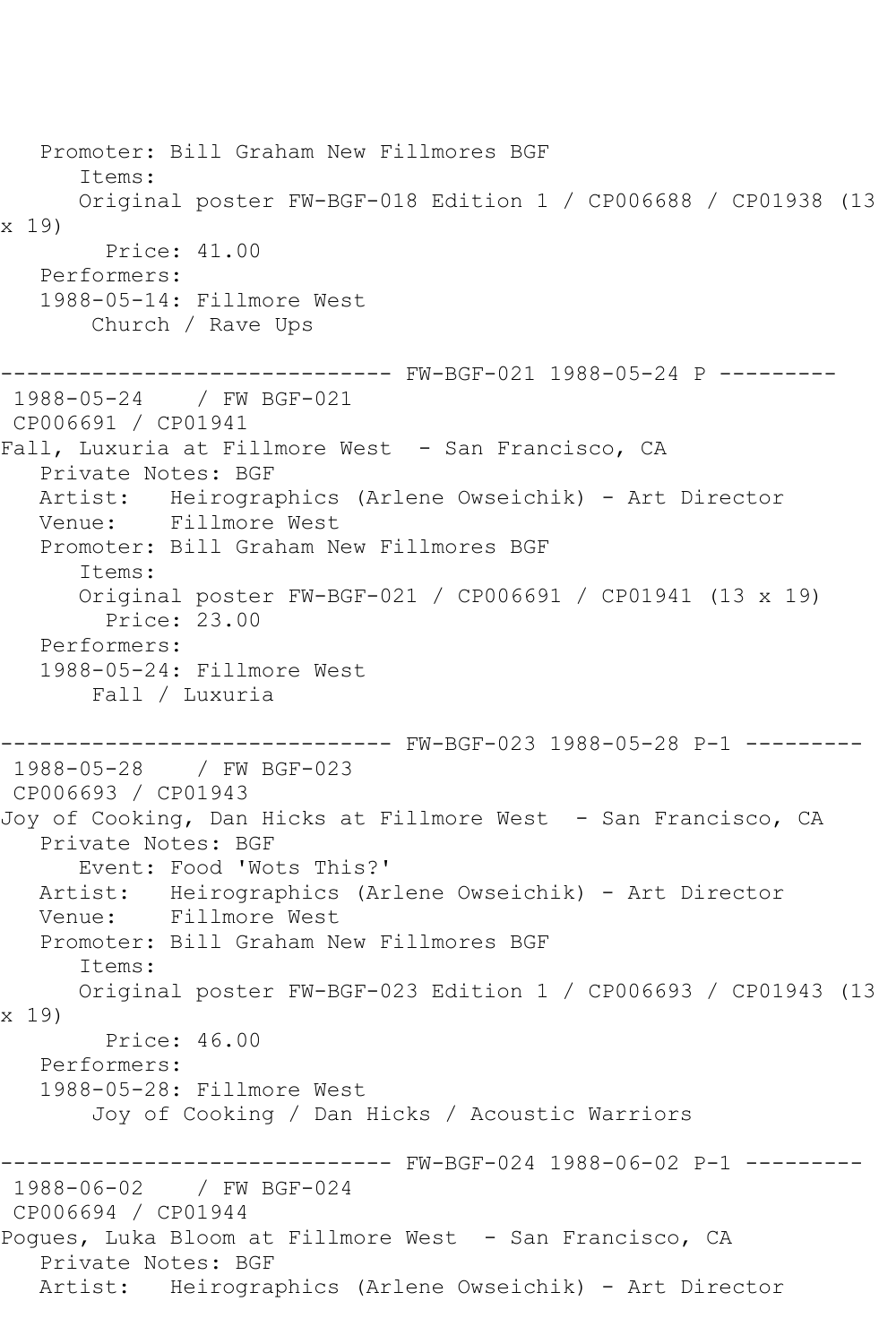Venue: Fillmore West Promoter: Bill Graham New Fillmores BGF Items: Original poster FW-BGF-024 Edition 1 / CP006694 / CP01944 (13 x 19) Price: 58.00 Performers: 1988-06-02: Fillmore West Pogues / Luka Bloom / Darden Smith ------------------------------ FW-BGF-025 1988-06-11 P-1 --------- 1988-06-11 / FW BGF-025 CP006695 / CP01945 Graham Parker, Aslan at Fillmore West - San Francisco, CA Private Notes: BGF Artist: Michael Shurtz Venue: Fillmore West Promoter: Bill Graham New Fillmores BGF Items: Original poster FW-BGF-025 Edition 1 / CP006695 / CP01945 (13 x 19) Price: 35.00 Performers: 1988-06-11: Fillmore West Graham Parker / Aslan ------------------------------ FW-BGF-027 1988-06-16 P-1 --------- 1988-06-16 / FW BGF-027 CP006697 / CP01947 Wire, Voice Farm at Fillmore West - San Francisco, CA Private Notes: BGF Artist: Heirographics (Arlene Owseichik) - Art Director Venue: Fillmore West Promoter: Bill Graham New Fillmores BGF Items: Original poster FW-BGF-027 Edition 1 / CP006697 / CP01947 (13 x 19) Price: 63.00 Performers: 1988-06-16: Fillmore West Wire / Voice Farm ------------------------------ FW-BGF-028 1988-06-17 P-1 --------- 1988-06-17 / FW BGF-028 CP006698 / CP01948 Mission UK, Zarkons at Fillmore West - San Francisco, CA Private Notes: BGF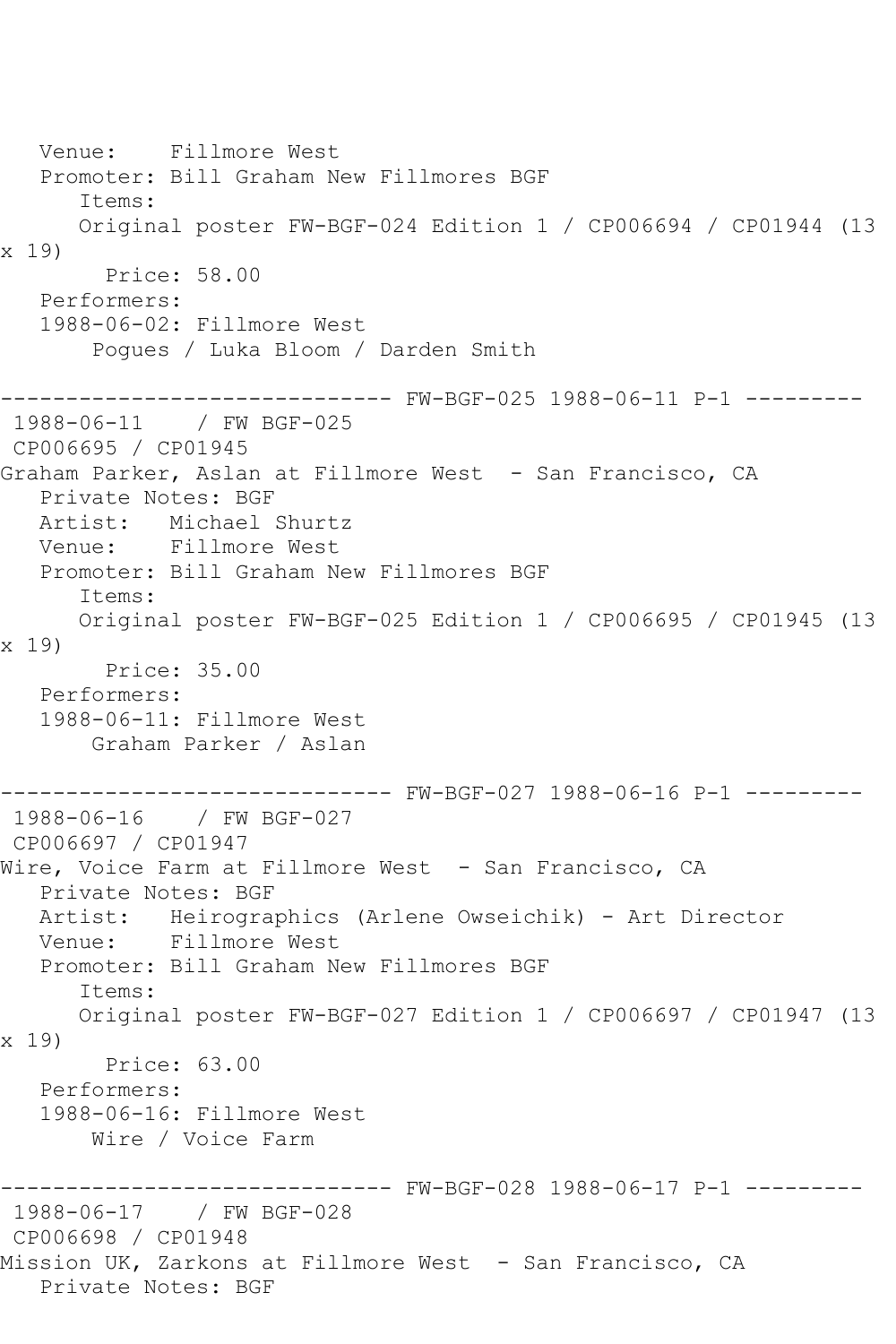Artist: Heirographics (Arlene Owseichik) - Art Director Venue: Fillmore West Promoter: Bill Graham New Fillmores BGF Items: Original poster FW-BGF-028 Edition 1 / CP006698 / CP01948 (13 x 19) Price: 41.00 Performers: 1988-06-17: Fillmore West Mission UK / Zarkons ------------------------------ FW-BGF-029 1988-06-20 P-1 --------- 1988-06-20 / FW BGF-029 CP006699 / CP01949 Thomas Dolby, The Lost Toy People at Fillmore West - San Francisco, CA Private Notes: BGF Artist: Gail Weissman Venue: Fillmore West Promoter: Bill Graham New Fillmores BGF Items: Original poster FW-BGF-029 Edition 1 / CP006699 / CP01949 (13 x 19) Price: 46.00 Performers: 1988-06-20: Fillmore West Thomas Dolby / Lost Toy People / Prime Movers Blues Band ------------------------------ FW-BGF-030 1988-06-30 P-1 --------- 1988-06-30 / FW BGF-030 CP006700 / CP01950 Ornette Coleman, Prime Time at Fillmore West - San Francisco, CA Private Notes: BGF Artist: Heirographics (Arlene Owseichik) - Art Director Venue: Fillmore West Promoter: Bill Graham New Fillmores BGF Items: Original poster FW-BGF-030 Edition 1 / CP006700 / CP01950 (13 x 19) Price: 46.00 Performers: 1988-06-30: Fillmore West Ornette Coleman / Prime Time / Andy Narell / Ed Kelly 1988-07-01: Ornette Coleman / Prime Time / Peter Apfelbaum / Hieroglyphics Ensemble / Cash Killion Duo / Jon Jang ------------------------------ FW-BGF-031 1988-07-06 P-1 ---------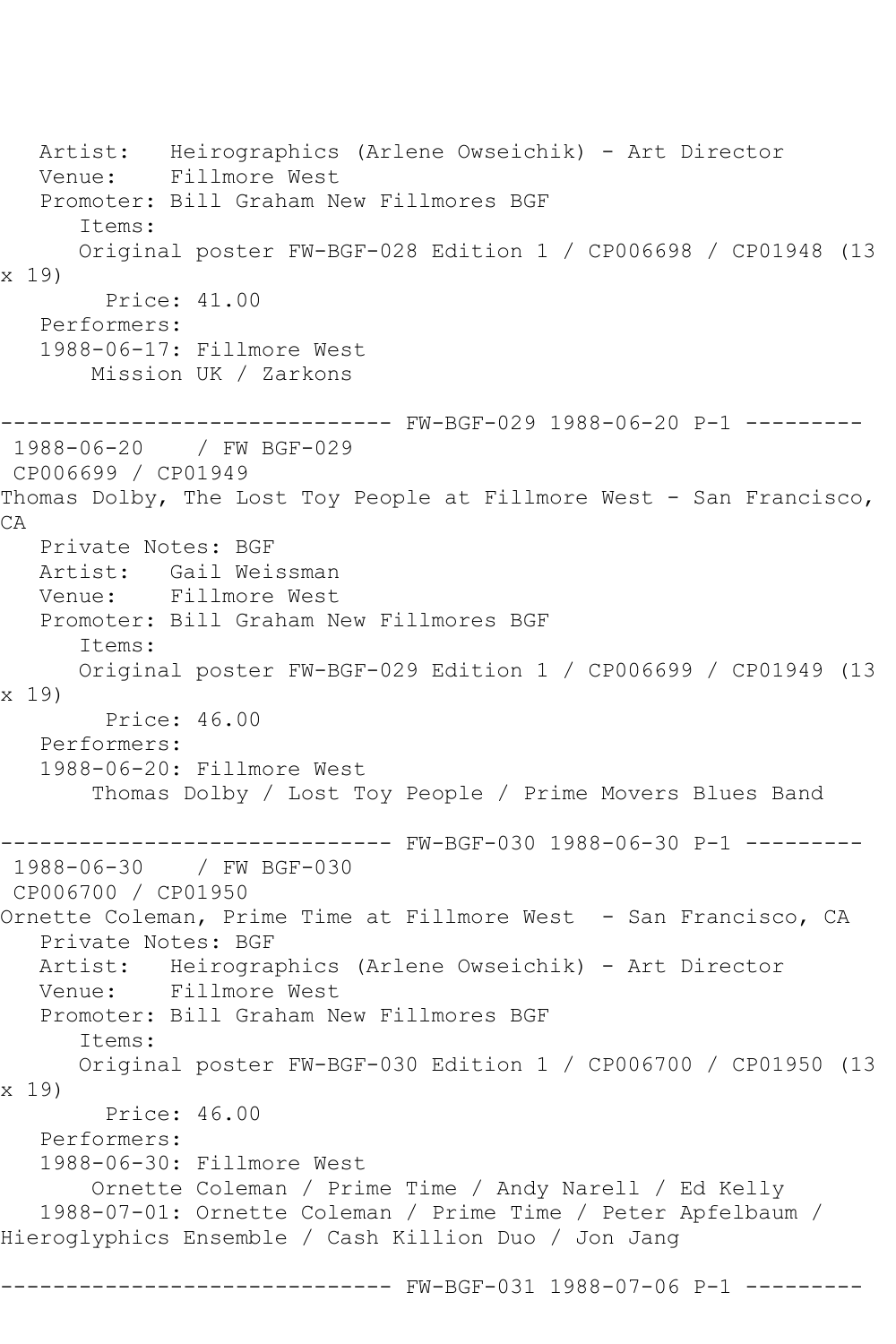1988-07-06 / FW BGF-031 CP006701 / CP01951 Aswad, Thaddeus at Fillmore West - San Francisco, CA Private Notes: BGF Artist: Heirographics (Arlene Owseichik) - Art Director Venue: Fillmore West Promoter: Bill Graham New Fillmores BGF Items: Original poster FW-BGF-031 Edition 1 / CP006701 / CP01951 (13 x 19) Price: 29.00 Performers: 1988-07-06: Fillmore West Aswad / Thaddeus / Sound: Midnight Dread / DJ Doug Wendt ------------------------------ FW-BGF-033 1988-07-09 P-1 --------- 1988-07-09 / FW BGF-033 CP006703 / CP01953 Gregg Allman, Doug Hamblin at Fillmore West - San Francisco, CA Private Notes: BGF Artist: Richard Blakely Venue: Fillmore West Promoter: Bill Graham New Fillmores BGF Items: Original poster FW-BGF-033 Edition 1 / CP006703 / CP01953 (13 x 19) Price: 69.00 Performers: 1988-07-09: Fillmore West Gregg Allman Band / Doug Hamlin / Jan Fanucci ------------------------------ FRA-BGP-023 1988-07-09 P-1 --------- 1988-07-09 / FRA BGP-023 CP006510 / CP01760 Jerry Garcia, Sandy Rothman at Frost Amphitheater - Stanford, CA Private Notes: BGP-023 Event: Acoustic Artist: Arlene Owseichick -- Artist Venue: Frost Amphitheater Promoter: Bill Graham Presents BGP Items: Original poster FRA-BGP-023 Edition 1 / CP006510 / CP01760 (13  $x 19 - 1/4$  Price: 105.00 Performers: 1988-07-09: Frost Amphitheater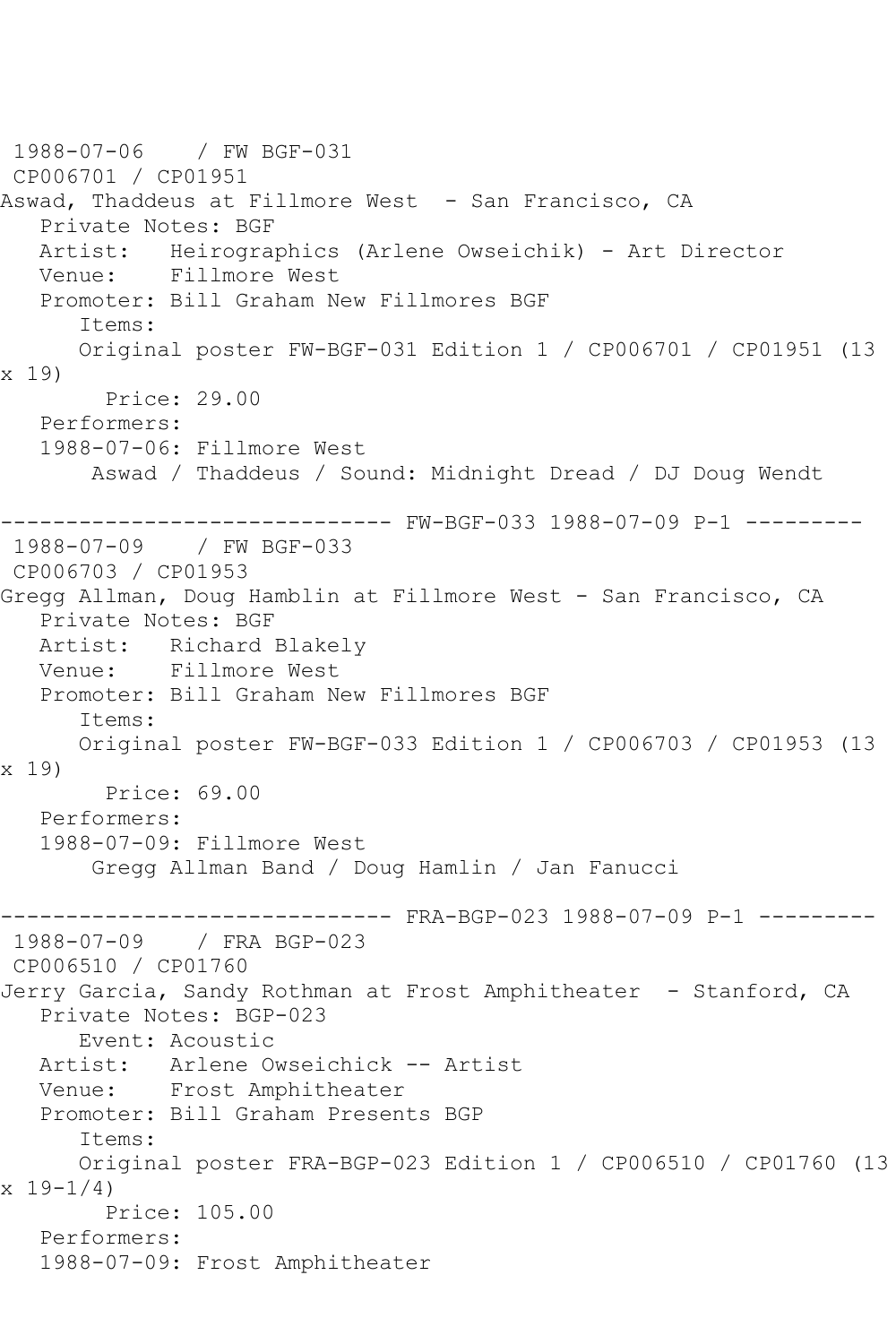Jerry Garcia / Sandy Rothman / David Nelson / John Kahn / Hot Tuna / Jorma Kaukonen / Jack Cassidy ------------------------------ FW-BGF-032 1988-07-10 P-1 --------- 1988-07-10 / FW BGF-032 CP006702 / CP01952 Iggy Pop at Fillmore West - San Francisco, CA Private Notes: BGF Artist: Lori Gates Venue: Fillmore West Promoter: Bill Graham New Fillmores BGF Items: Original poster FW-BGF-032 Edition 1 / CP006702 / CP01952 (13 x 19) Price: 63.00 Performers: 1988-07-10: Fillmore West Iggy Pop ------------------------------ FW-BGF-034 1988-07-11 P-1 --------- 1988-07-11 / FW BGF-034 CP006715 / CP01965 Ramones, Dickies at Fillmore West - San Francisco, CA Private Notes: BGF Artist: Heirographics (Arlene Owseichik) - Art Director<br>Venue: Fillmore West Fillmore West Promoter: Bill Graham New Fillmores BGF Items: Original poster FW-BGF-034 Edition 1 / CP006715 / CP01965 (13 x 19) Price: 75.00 Performers: 1988-07-11: Fillmore West Ramones / Dickies / Snatches of Pink ------------------------------ FW-BGF-035 1988-07-15 P-1 --------- 1988-07-15 / FW BGF-035 CP006705 / CP01955 Little Charlie and the Nightcats, Paladins at Fillmore West - San Francisco, CA Private Notes: BGF Event: West Coast Blues Explosion II Artist: Richard Blakely Venue: Fillmore West Promoter: Bill Graham New Fillmores BGF Items: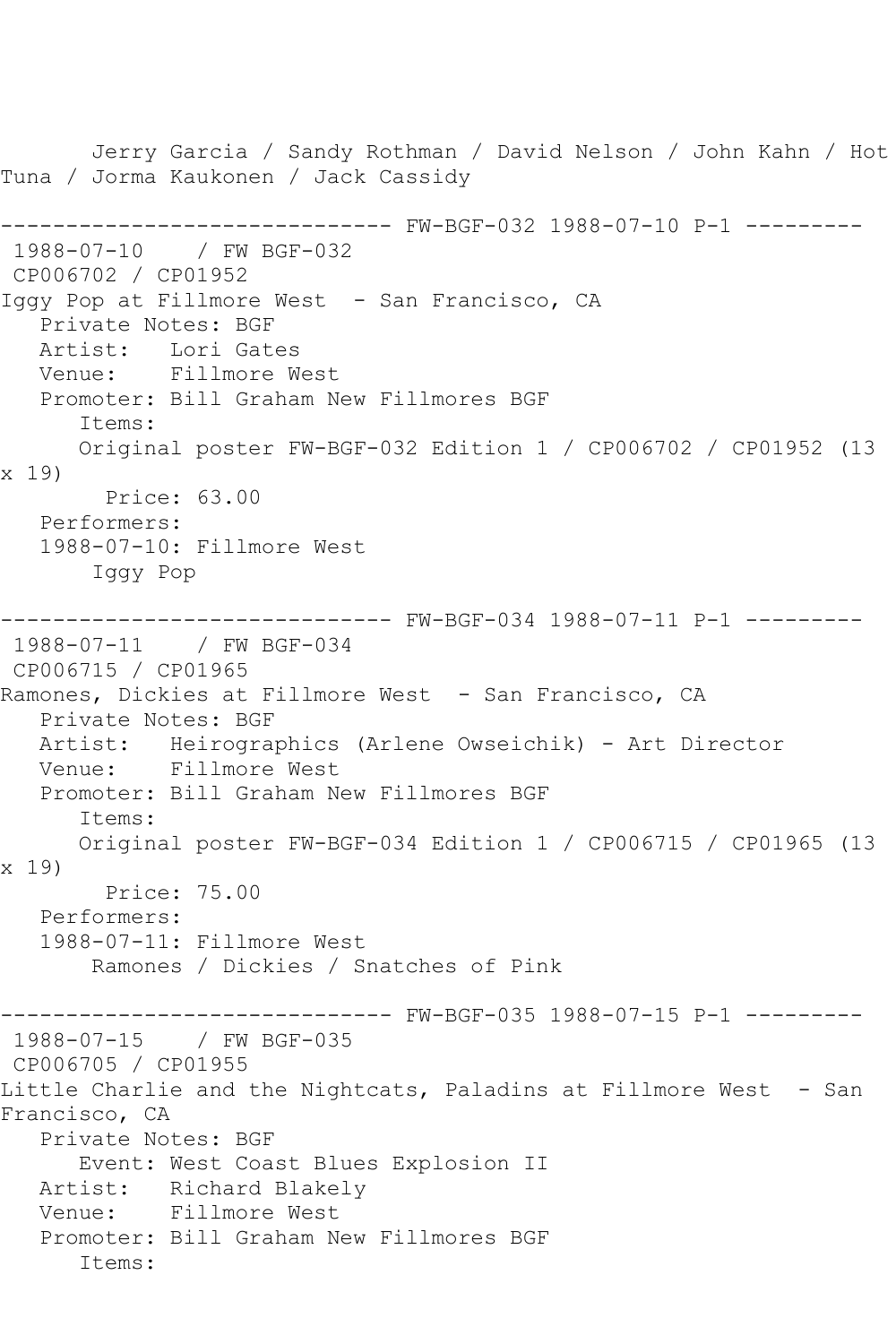Original poster FW-BGF-035 Edition 1 / CP006705 / CP01955 (13 x 19) Price: 46.00 Performers: 1988-07-15: Fillmore West Little Charlie and the Nightcats / Paladins / Katie Webster ------------------------------ FW-BGF-037 1988-07-23 P-1 --------- 1988-07-23 / FW BGF-037 CP006707 / CP01957 X, Thelonious Monster at Fillmore West - San Francisco, CA Private Notes: BGF Artist: Heirographics (Arlene Owseichik) - Art Director Venue: Fillmore West Promoter: Bill Graham New Fillmores BGF Items: Original poster FW-BGF-037 Edition 1 / CP006707 / CP01957 (13 x 19) Price: 58.00 Performers: 1988-07-23: Fillmore West X / Thelonious Monster / Hangmen ------------------------------ FW-BGF-038 1988-07-27 P-1 --------- 1988-07-27 / FW BGF-038 CP006708 / CP01958 K.D. Lang and the Reclines, Darden Smith at Fillmore West - San Francisco, CA Private Notes: BGF Artist: Heirographics (Arlene Owseichik) - Art Director Venue: Fillmore West Promoter: Bill Graham New Fillmores BGF Items: Original poster FW-BGF-038 Edition 1 / CP006708 / CP01958 (13 x 19) Price: 41.00 Performers: 1988-07-27: Fillmore West K.D. Lang / Darden Smith ------------------------------ FW-BGF-040 1988-08-07 P-1 --------- 1988-08-07 / FW BGF-040 CP006710 / CP01960 Reggae Fest '88, Judy Mowatt at Fillmore West - San Francisco, CA Private Notes: BGF Other: Festival Artist: Heirographics (Arlene Owseichik) - Art Director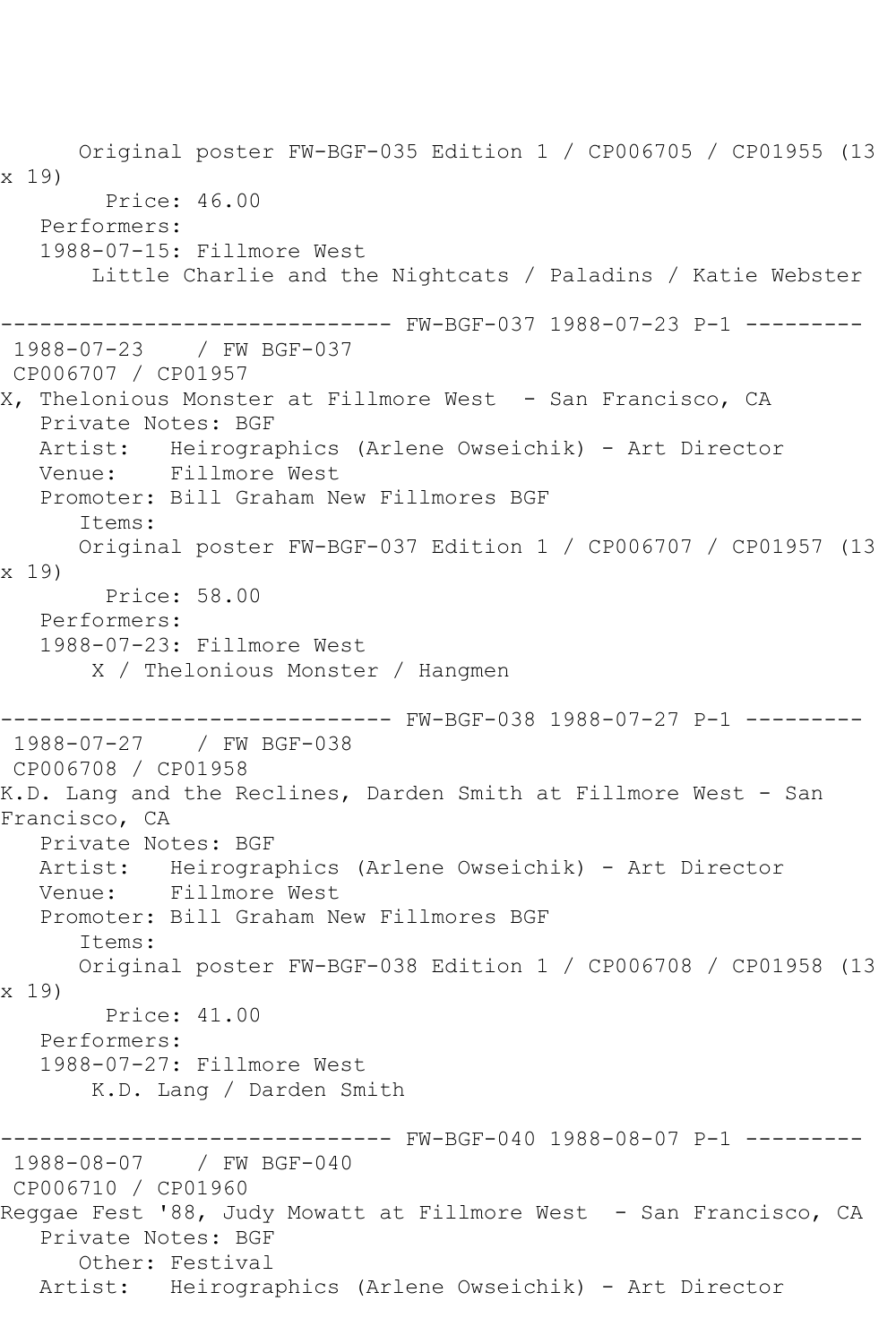Venue: Fillmore West Promoter: Bill Graham New Fillmores BGF Items: Original poster FW-BGF-040 Edition 1 / CP006710 / CP01960 (13 x 19) Price: 35.00 Performers: 1988-08-07: Fillmore West Reggae Fest '88 / Judy Mowatt / Itals / Roots Radics / Oku Onoura ------------------------------ FW-BGF-045 1988-08-08 P-1 --------- 1988-08-08 / FW BGF-045 CP006704 / CP01954 Robyn Hitchcock and the Egyptians, Game Theory at Fillmore West -San Francisco, CA Private Notes: BGF Artist: Arlene Owseichick -- Artist Venue: Fillmore West Promoter: Bill Graham New Fillmores BGF Items: Original poster FW-BGF-045 Edition 1 / CP006704 / CP01954 (13 x 19) Price: 41.00 Performers: 1988-08-08: Fillmore West Robyn Hitchcock / Game Theory / Monks of Doom ------------------------------ FW-BGF-042 1988-08-25 P-1 --------- 1988-08-25 / FW BGF-042 CP006712 / CP01962 Reggaefest 1988: Jimmy Cliff, Caribbean All Stars at Fillmore West - San Francisco, CA Private Notes: BGF Artist: Heirographics (Arlene Owseichik) - Art Director Venue: Fillmore West Promoter: Bill Graham New Fillmores BGF Items: Original poster FW-BGF-042 Edition 1 / CP006712 / CP01962 (13 x 19) Price: 41.00 Performers: 1988-08-25 1988-08-26: Fillmore West Jimmy Cliff / Caribbean All Stars 1988-08-26: Jimmy Cliff / Looters ------------------------------ FW-BGF-044 1988-09-01 P-1 ---------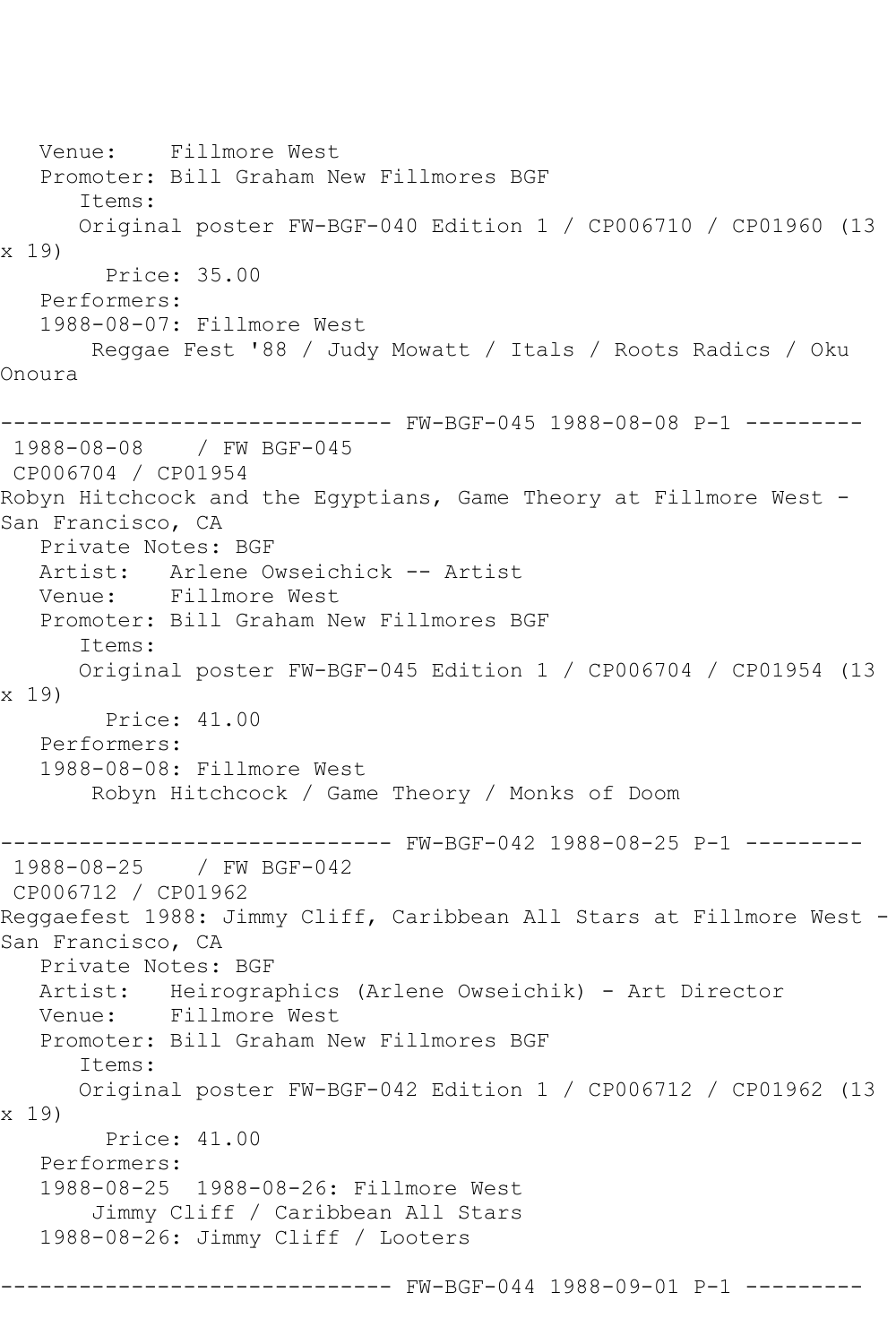1988-09-01 / FW BGF-044 CP006714 / CP01964 Little Feat, Robben Ford at Fillmore West - San Francisco, CA Private Notes: BGF Artist: Arlene Owseichick -- Artist Venue: Fillmore West Promoter: Bill Graham New Fillmores BGF Items: Original poster FW-BGF-044 Edition 1 / CP006714 / CP01964 (13 x 19) Price: 52.00 Performers: 1988-09-01: Fillmore West Little Feat / Robben Ford ------------------------------ SCT-BGP-025 1988-09-08 P-1 --------- 1988-09-08 / SCT BGP-025 CP006512 / CP01762 Bryan Ferry at Sacramento Community Theater - Sacramento, CA Private Notes: BGP-025 Artist: Heirographics (Arlene Owseichik) - Art Director Venue: Sacramento Community Theater Promoter: Bill Graham Presents BGP Items: Original poster SCT-BGP-025 Edition 1 / CP006512 / CP01762 (9  $x 19-1/4$  Price: 63.00 Performers: 1988-09-08: Sacramento Community Theater Bryan Ferry 1988-09-09: Greek Theater at University of California at Berkeley Bryan Ferry ------------------------------ SHO-BGP-026 1988-09-21 P-1 --------- 1988-09-21 / SHO BGP-026 CP006513 / CP01763 Eric Clapton, Buckwheat Zydeco at Shoreline Amphitheater, Mountain View - Mountain View, Private Notes: BGP-026 Artist: Heirographics (Arlene Owseichik) - Art Director Venue: Shoreline Amphitheater, Mountain View Promoter: Bill Graham Presents BGP Items: Original poster SHO-BGP-026 Edition 1 / CP006513 / CP01763 (13  $x 19-1/4$  Price: 95.00 Performers: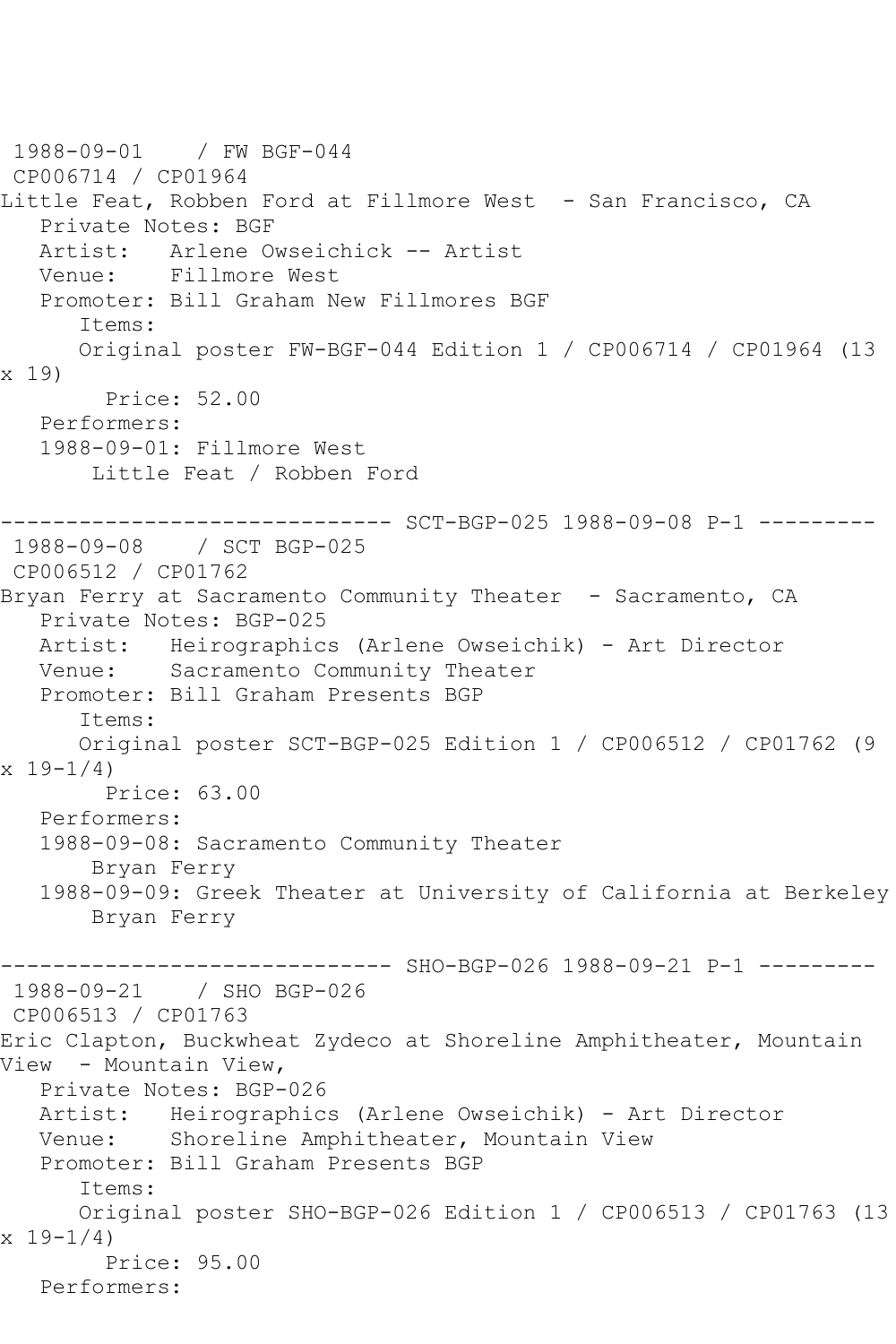1988-09-21: Shoreline Amphitheater, Mountain View Eric Clapton / Buckwheat Zydeco 1988-09-22: Arco Arena Eric Clapton / Buckwheat Zydeco 1988-09-26: Portland Coliseum Eric Clapton / Buckwheat Zydeco ------------------------------ FW-BGF-054 1988-10-07 P-1 --------- 1988-10-07 / FW BGF-054 CP006724 / CP01974 Skinny Puppy, Sons of Freedom at Fillmore West - San Francisco, CA Private Notes: BGF Artist: Heirographics (Arlene Owseichik) - Art Director Venue: Fillmore West Promoter: Bill Graham New Fillmores BGF Items: Original poster FW-BGF-054 Edition 1 / CP006724 / CP01974 (13 x 19) Price: 46.00 Performers: 1988-10-07: Fillmore West Skinny Puppy / Sons of Freedom ------------------------------ FW-BGF-055 1988-10-12 P-1 --------- 1988-10-12 / FW BGF-055 CP006725 / CP01975 Richard Thompson, Victoria Williams at Fillmore West - San Francisco, CA Private Notes: BGF Artist: Heirographics (Arlene Owseichik) - Art Director Venue: Fillmore West Promoter: Bill Graham New Fillmores BGF Items: Original poster FW-BGF-055 Edition 1 / CP006725 / CP01975 (13 x 19) Price: 41.00 Performers: 1988-10-12: Fillmore West Richard Thompson / Victoria Williams / Clive Greggson / Christine Collister ------------------------------ FW-BGF-059 1988-10-28 P-1 --------- 1988-10-28 / FW BGF-059 CP006729 / CP01979 Blue Oyster Cult, Impellitteri at Fillmore West - San Francisco, CA Private Notes: BGF Artist: Heirographics (Arlene Owseichik) - Art Director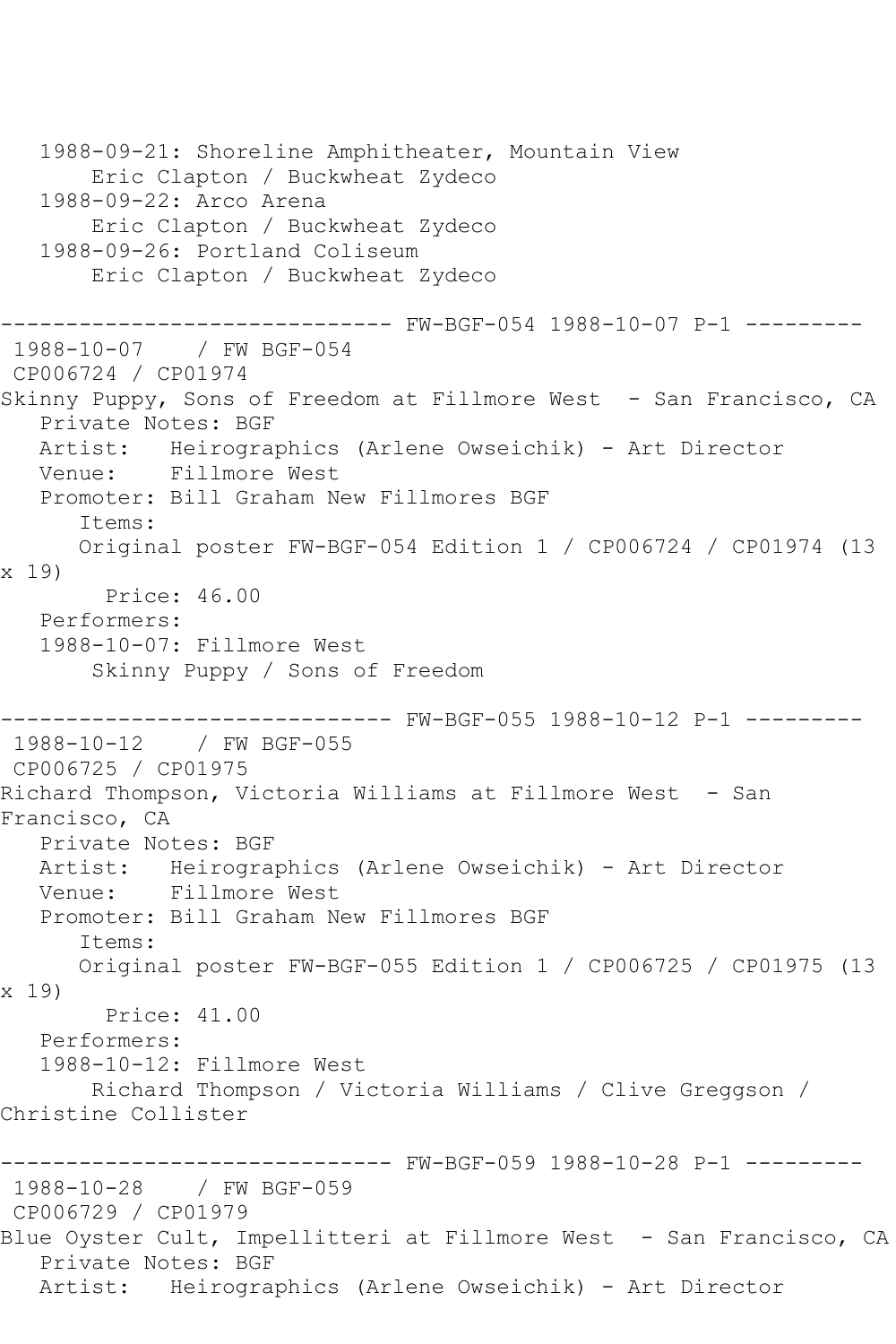Venue: Fillmore West Promoter: Bill Graham New Fillmores BGF Items: Original poster FW-BGF-059 Edition 1 / CP006729 / CP01979 (13 x 19) Price: 46.00 Performers: 1988-10-28: Fillmore West Blue Oyster Cult / Impellitteri / Masi ------------------------------ OAC-BGP-027 1988-11-10 P-1 --------- 1988-11-10 / OAC BGP-027 CP006514 / CP01764 Prince at Oakland Coliseum - Oakland, CA Private Notes: BGP-027 Artist: Carson-Morris Studios Venue: Oakland Coliseum Promoter: Bill Graham Presents BGP Items: Original poster OAC-BGP-027 Edition 1 / CP006514 / CP01764 (13  $x 19 - 1/4$  Price: 53.00 Performers: 1988-11-10 1988-11-11: Oakland Coliseum Prince ------------------------------ FW-BGF-063 1988-11-15 P-1 --------- 1988-11-15 / FW BGF-063 CP006733 / CP01983 Sonic Youth, Mud Honey at Fillmore West - San Francisco, CA Private Notes: BGF Artist: Heirographics (Arlene Owseichik) - Art Director Venue: Fillmore West Promoter: Bill Graham New Fillmores BGF Items: Original poster FW-BGF-063 Edition 1 / CP006733 / CP01983 (13 x 19) Price: 52.00 Performers: 1988-11-15: Fillmore West Sonic Youth / Mud Honey / Die Kreuzen ------------------------------ FW-BGF-067 1988-12-06 P-1 --------- 1988-12-06 / FW BGF-067 CP006737 / CP01987 Gypsy Kings, Fever of Flamenco at Fillmore West - San Francisco, CA Private Notes: BGF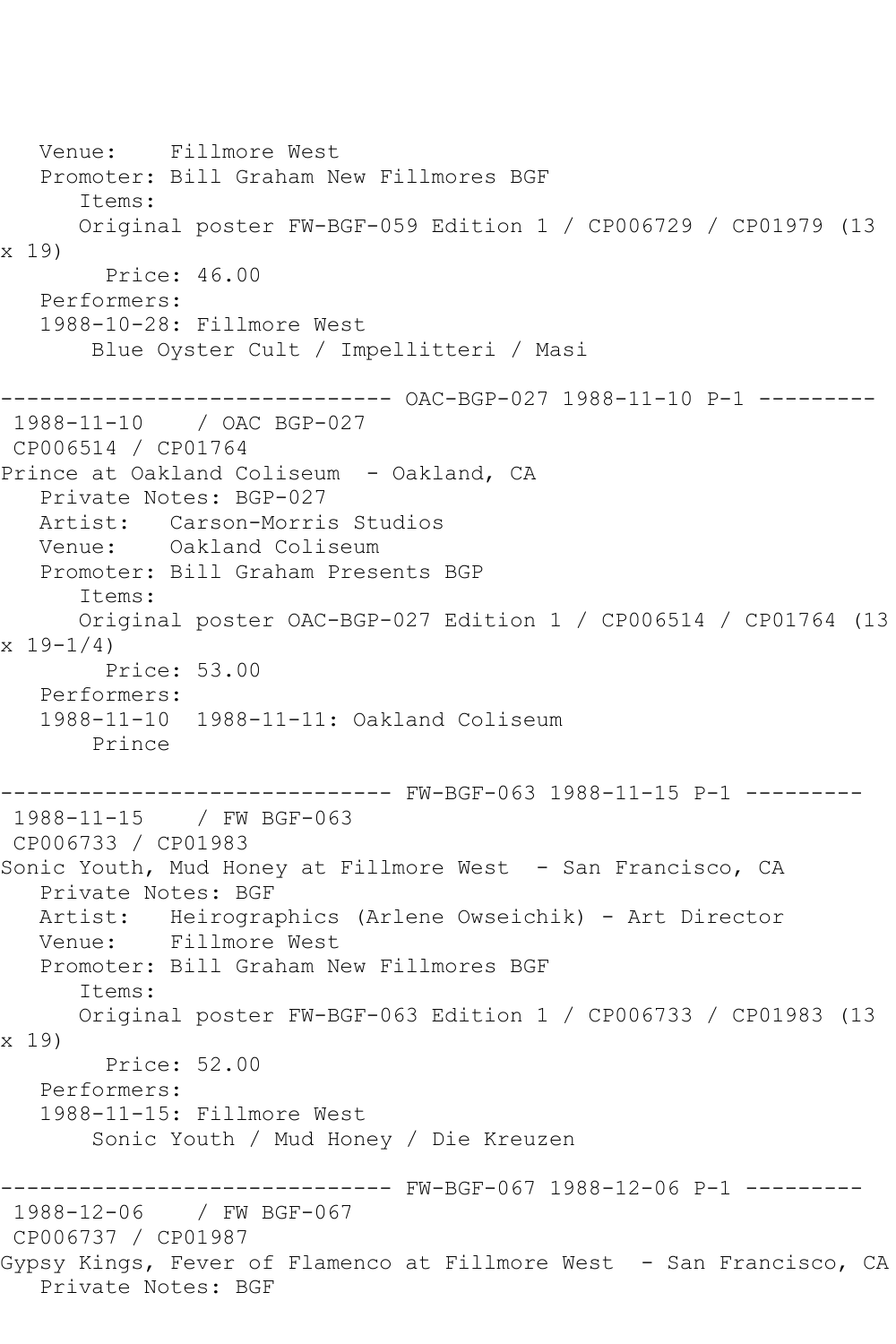Event: The Fever of Flamenco, the Passion of the Gipsy Artist: Heirographics (Arlene Owseichik) - Art Director Venue: Fillmore West Promoter: Bill Graham New Fillmores BGF Items: Original poster FW-BGF-067 Edition 1 / CP006737 / CP01987 (13 x 19) Price: 29.00 Performers: 1988-12-06: Fillmore West Gypsy Kings / Fever of Flamenco / Passion of the Gipsy ------------------------------ FW-BGF-066 1988-12-09 P-1 --------- 1988-12-09 / FW BGF-066 CP006736 / CP01986 Edie Brickell, New Bohemians at Fillmore West - San Francisco, CA Private Notes: BGF Artist: Heirographics (Arlene Owseichik) - Art Director<br>Venue: Fillmore West Fillmore West Promoter: Bill Graham New Fillmores BGF Items: Original poster FW-BGF-066 Edition 1 / CP006736 / CP01986 (13 x 19) Price: 41.00 Performers: 1988-12-09: Fillmore West Edie Brickell / New Bohemians / Show of Hands / Genuine Diamelles ------------------------------ FW-BGF-068 1988-12-16 P-1 --------- 1988-12-16 / FW BGF-068 CP006738 / CP01988 Fishbone, Psycotic Pineapple at Fillmore West - San Francisco, CA Private Notes: BGF Event: Lunker hunting is a tireing, demanding and challenging form of bass fishing Artist: Heirographics (Arlene Owseichik) - Art Director Venue: Fillmore West Promoter: Bill Graham New Fillmores BGF Items: Original poster FW-BGF-068 Edition 1 / CP006738 / CP01988 (13 x 19) Price: 41.00 Performers: 1988-12-16: Fillmore West Fishbone / Psycotic Pineapple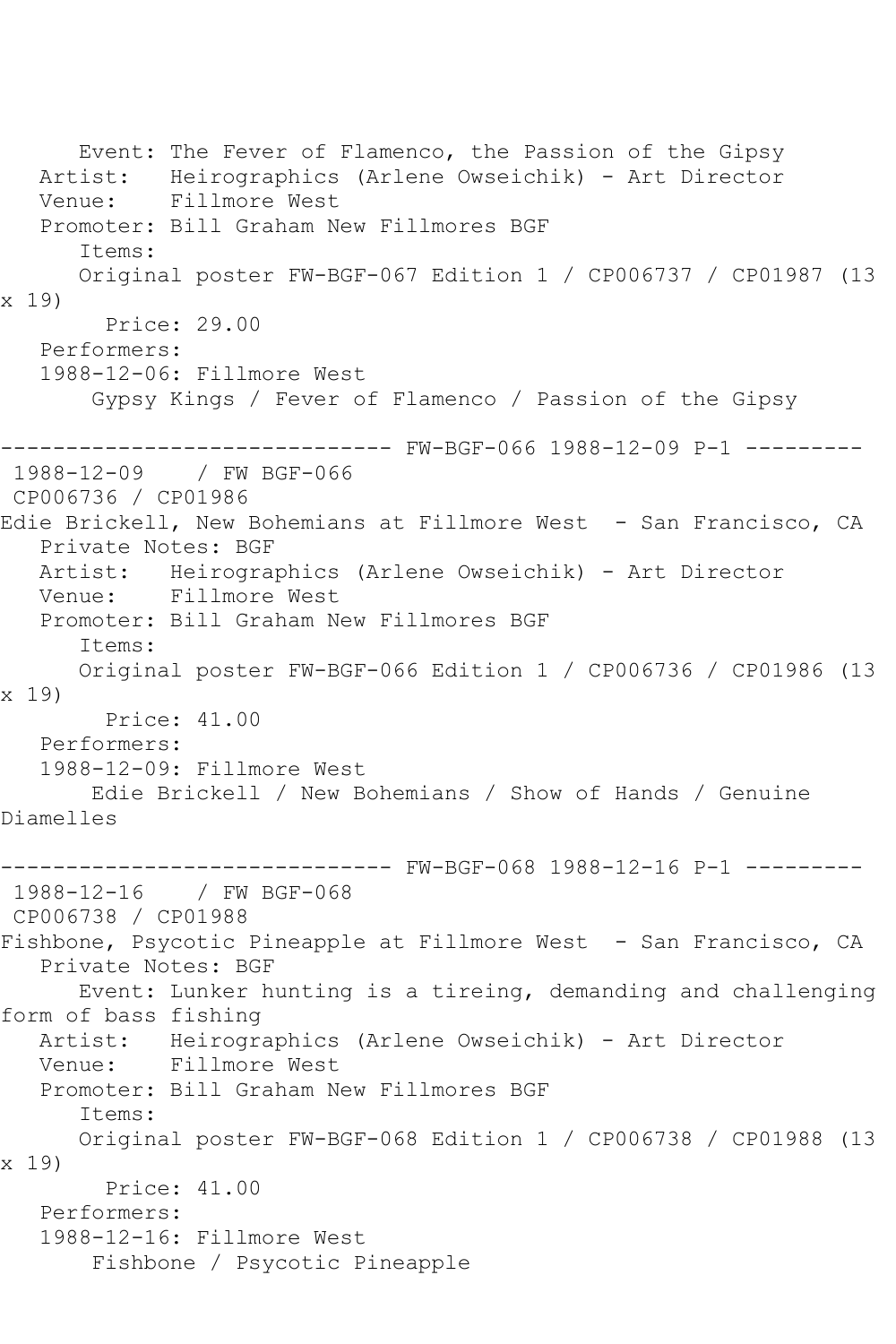------------------------------ FW-BGF-069 1988-12-17 P-1 --------- 1988-12-17 / FW BGF-069 CP006739 / CP01989 Tower of Power, Blazing Redheads at Fillmore West - San Francisco, CA Private Notes: BGF Artist: Arlene Owseichick -- Artist Venue: Fillmore West Promoter: Bill Graham New Fillmores BGF Items: Original poster FW-BGF-069 Edition 1 / CP006739 / CP01989 (13 x 19) Price: 35.00 Performers: 1988-12-17: Fillmore West Tower of Power / Blazing Redheads / Wiley Roberts ------------------------------ FW-BGF-071 1988-12-22 P-1 --------- 1988-12-22 / FW BGF-071 CP006741 / CP01991 BGP Christmas Party 1988 at Fillmore West - San Francisco, CA Private Notes: BGF Artist: Heirographics (Arlene Owseichik) - Art Director Venue: Fillmore West Promoter: Bill Graham New Fillmores BGF Items: Original poster FW-BGF-071 Edition 1 / CP006741 / CP01991 (13 x 19) Price: 53.00 Performers: 1988-12-22: Fillmore West ------------------------------ ARC-BGP-029 1988-12-31 P-1 --------- 1988-12-31 / ARC BGP-029 CP006516 / CP01766 Huey Lewis, Tower of Power at Arco Arena - Sacramento, CA Private Notes: BGP-029 Artist: Peter Barsotti - Art Direction Venue: Arco Arena Promoter: Bill Graham Presents BGP Items: Original poster ARC-BGP-029 Edition 1 / CP006516 / CP01766 (13  $x 19 - 1/4$  Price: 79.00 Performers: 1988-12-31: Arco Arena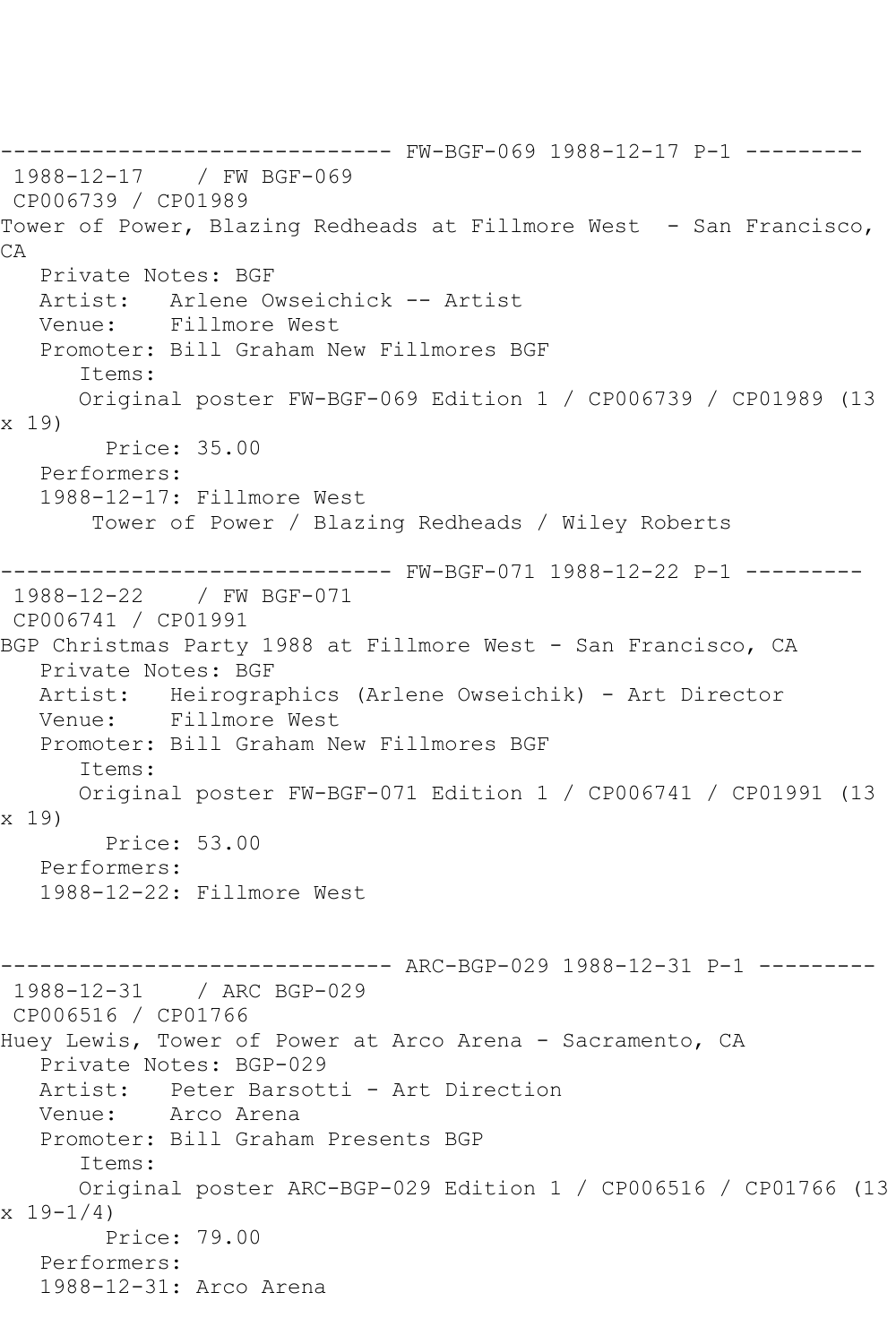Huey Lewis and the News / Tower of Power -------------- HJK-BGP-028 1988-12-31 P-1 ---------1988-12-31 / HJK BGP-028 CP006515 / CP01765 Little Feat, Bonnie Raitt at Henry J. Kaiser Auditorium - Oakland, CA Private Notes: BGP-028 Event: New Year's Eve Artist: Elsa Bouman Venue: Henry J. Kaiser Arena Promoter: Bill Graham Presents BGP Items: Original poster HJK-BGP-028 Edition 1 / CP006515 / CP01765 (13 x 19-1/4) Price: 69.00 Performers: 1988-12-31: Henry J. Kaiser Arena Little Feat / Bonnie Raitt / David Lindley / Ivan Neville / El Rayo X ------------------------------ FW-BGF-072 1988-12-31 P-1 --------- 1988-12-31 / FW BGF-072 CP006742 / CP01992 K.D. Lang and the Reclines, Harry Dean Stanton at Fillmore West - San Francisco, CA Private Notes: BGF Artist: Heirographics (Arlene Owseichik) - Art Director Venue: Fillmore West Promoter: Bill Graham New Fillmores BGF Items: Original poster FW-BGF-072 Edition 1 / CP006742 / CP01992 (13 x 19) Price: 53.00 Performers: 1988-12-31: Fillmore West K.D. Lang / Harry Dean Stanton / Repo Men / Marga Gomez ------------------------------ OAC-BGP-031 1988-12-31 P-1 --------- 1988-12-31 / OAC BGP-031 CP006518 / CP01768 Grateful Dead, Peter Apfelbaum at Oakland Coliseum - Oakland, CA Private Notes: BGP-031 Artist: Peter Barsotti - Art Direction Venue: Oakland Coliseum Promoter: Bill Graham Presents BGP Items: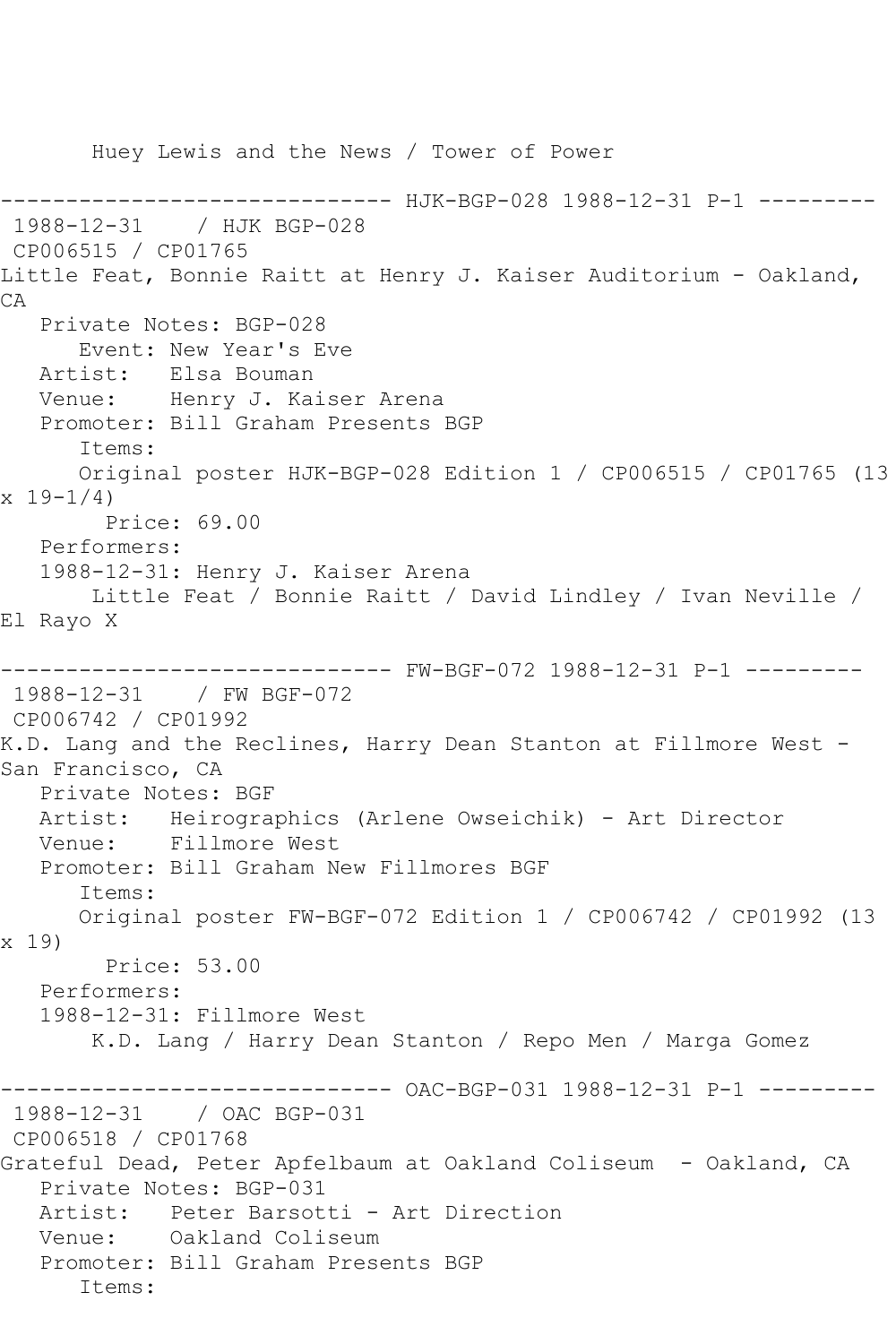Original poster OAC-BGP-031 Edition 1 / CP006518 / CP01768 (13  $x 19 - 1/4$  Price: 105.00 Performers: 1988-12-31: Oakland Coliseum Grateful Dead / Peter Apfelbaum / Hieroglyphics Ensemble / Tom Tom Club ------------------------------ FW-BGF-075 1989-02-15 P-1 --------- 1989-02-15 / FW BGF-075 CP006746 / CP01996 Hothouse Flowers, Indigo Girls at Fillmore West - San Francisco, CA Private Notes: BGF Artist: Heirographics (Arlene Owseichik) - Art Director Venue: Fillmore West Promoter: Bill Graham New Fillmores BGF Items: Original poster FW-BGF-075 Edition 1 / CP006746 / CP01996 (13 x 19) Price: 41.00 Performers: 1989-02-15: Fillmore West Hothouse Flowers / Indigo Girls ------------------------------ FW-BGF-076 1989-02-16 P-1 --------- 1989-02-16 / FW BGF-076 CP006747 / CP01997 Neville Brothers, Crazy 8's at Fillmore West - San Francisco, CA Private Notes: BGF Artist: Heirographics (Arlene Owseichik) - Art Director Venue: Fillmore West Promoter: Bill Graham New Fillmores BGF Items: Original poster FW-BGF-076 Edition 1 / CP006747 / CP01997 (13 x 19) Price: 41.00 Performers: 1989-02-16: Fillmore West Neville Brothers / Crazy 8's / Doc Collins ------------------------------ FW-BGF-077 1989-02-17 P-1 --------- 1989-02-17 / FW BGF-077 CP006748 / CP01998 Pursuit of Happiness, Proclaimers at Fillmore West - San Francisco, CA Private Notes: BGF Artist: Heirographics (Arlene Owseichik) - Art Director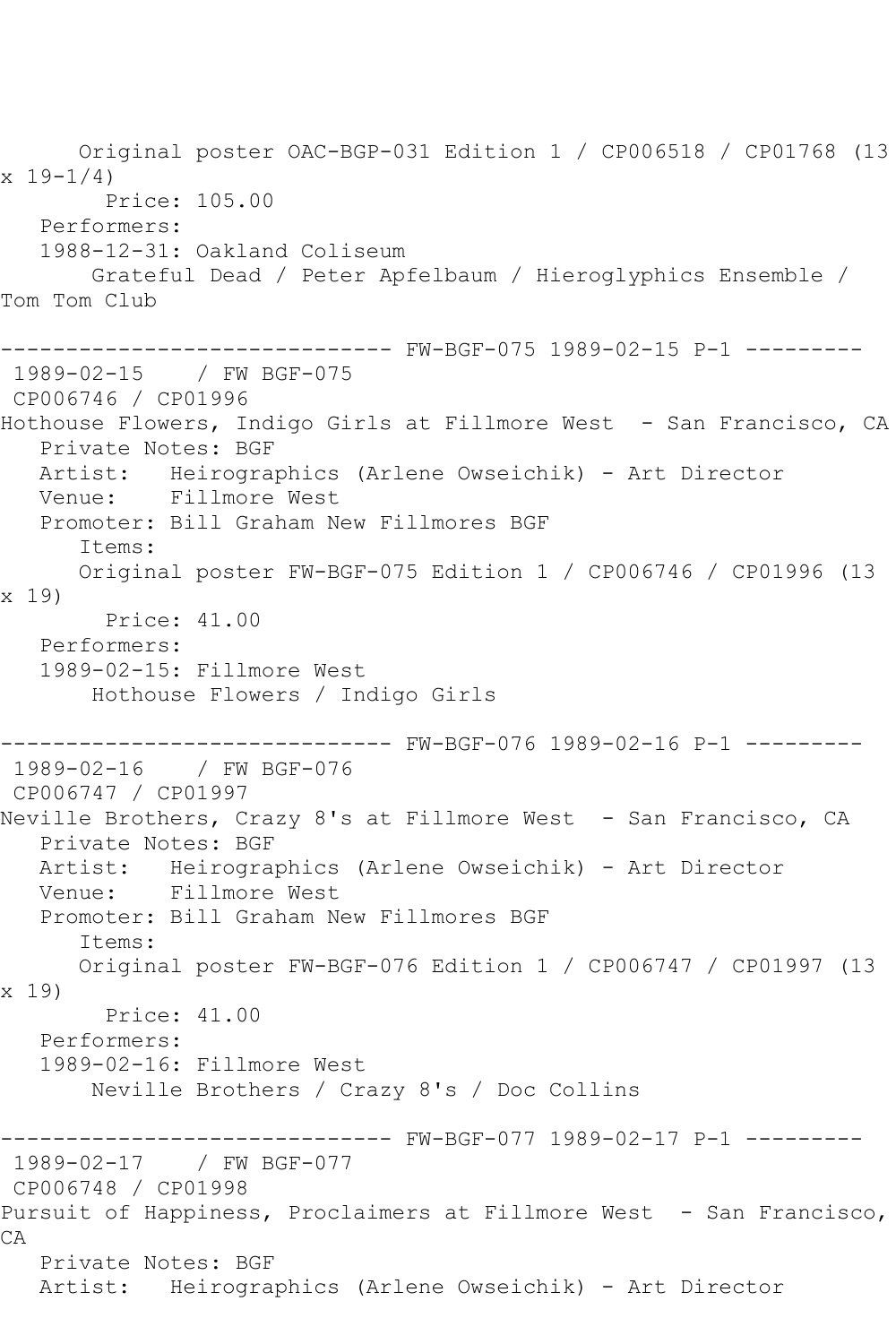Venue: Fillmore West Promoter: Bill Graham New Fillmores BGF Items: Original poster FW-BGF-077 Edition 1 / CP006748 / CP01998 (13 x 19) Price: 35.00 Performers: 1989-02-17: Fillmore West Pursuit of Happiness / Proclaimers / Connells / Slammin' Watusis / Sidewinders ------------------------------ FW-BGF-079 1989-03-04 P-1 --------- 1989-03-04 / FW BGF-079 CP006735 / CP01985 Sugar Minott, Abashanti at Fillmore West Private Notes: BGF Other: Festival Artist: Elsa Bouman Venue: Fillmore West Promoter: Bill Graham New Fillmores BGF Items: Original poster FW-BGF-079 Edition 1 / CP006735 / CP01985 (13 x 19) Price: 35.00 Performers: 1989-03-04: Fillmore West Sugar Minott / Abashanti / Pato Banton / Sugarbeats ------------------------------ FW-BGF-085 1989-03-31 P --------- 1989-03-31 / FW BGF-085 CP006756 / CP02006 Graham Parker, Pierce Turner at Fillmore West - San Francisco, CA Private Notes: BGF Artist: Heirographics (Arlene Owseichik) - Art Director Venue: Fillmore West Promoter: Bill Graham New Fillmores BGF Items: Original poster FW-BGF-085 / CP006756 / CP02006 (13 x 19) Price: 29.00 Performers: 1989-03-31: Fillmore West Graham Parker / Pierce Turner / Genuine Diamelles ------------------------------ FW-BGF-086 1989-04-01 P --------- 1989-04-01 / FW BGF-086 CP006757 / CP02007 Steve Earle at Fillmore West - San Francisco, CA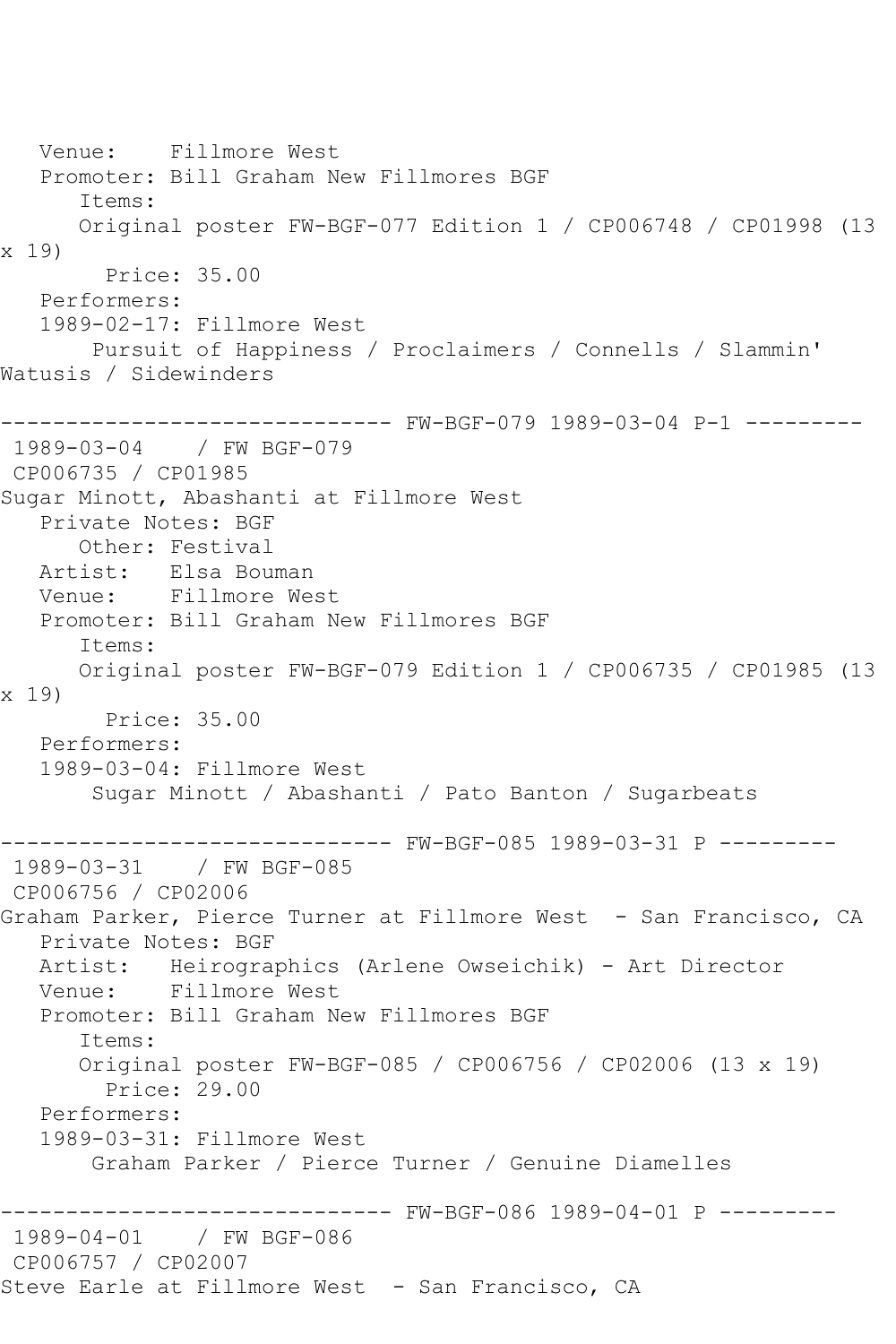Private Notes: BGF Artist: Heirographics (Arlene Owseichik) - Art Director Venue: Fillmore West Promoter: Bill Graham New Fillmores BGF Items: Original poster FW-BGF-086 / CP006757 / CP02007 (13 x 19) Price: 52.00 Performers: 1989-04-01: Fillmore West Steve Earle ------------------------------ FW-BGF-087 1989-04-07 P-1 --------- 1989-04-07 / FW BGF-087 CP006758 / CP02008 Red Hot Chili Peppers, Thelonious Monster at Fillmore West - San Francisco, CA Private Notes: BGF Artist: Heirographics (Arlene Owseichik) - Art Director Venue: Fillmore West Promoter: Bill Graham New Fillmores BGF Items: Original poster FW-BGF-087 Edition 1 / CP006758 / CP02008 (13-  $3/4 \times 18 - 3/4$  Price: 90.00 Performers: 1989-04-07: Fillmore West Red Hot Chili Peppers / Thelonious Monster ------------------------------ FW-BGF-088 1989-04-15 P-1 --------- 1989-04-15 / FW BGF-088 CP006759 / CP02009 David Lindley, El Rayo X at Fillmore West - San Francisco, CA Private Notes: BGF Artist: Heirographics (Arlene Owseichik) - Art Director Venue: Fillmore West Promoter: Bill Graham New Fillmores BGF Items: Original poster FW-BGF-088 Edition 1 / CP006759 / CP02009 (13 x 19) Price: 41.00 Performers: 1989-04-15: Fillmore West David Lindley / El Rayo X / Henry Kaiser / Tom Constanten ------------------------------ FW-BGF-089 1989-04-22 P-1 --------- 1989-04-22 / FW BGF-089 CP006760 / CP02010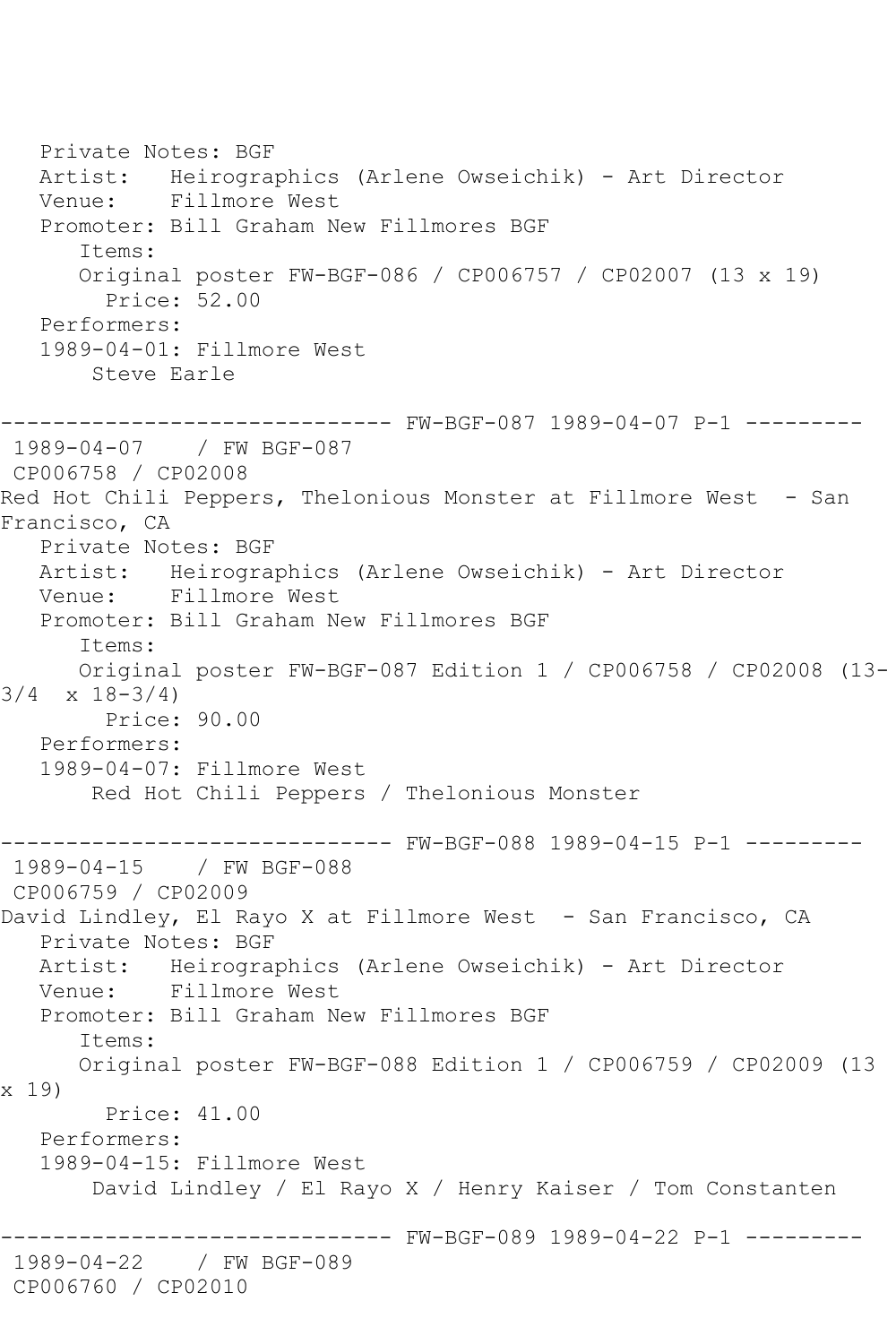Midge Ure, Love Club at Fillmore West - San Francisco, CA Private Notes: BGF Artist: Heirographics (Arlene Owseichik) - Art Director Venue: Fillmore West Promoter: Bill Graham New Fillmores BGF Items: Original poster FW-BGF-089 Edition 1 / CP006760 / CP02010 (13 x 19) Price: 23.00 Performers: 1989-04-22: Fillmore West Midge Ure / Love Club ------------------------------ FW-BGF-091 1989-04-30 P-1 --------- 1989-04-30 / FW BGF-091 CP006762 / CP02012 Proclaimers, Penelope Houston at Fillmore West - San Francisco, CA Private Notes: BGF Artist: Heirographics (Arlene Owseichik) - Art Director Venue: Fillmore West Promoter: Bill Graham New Fillmores BGF Items: Original poster FW-BGF-091 Edition 1 / CP006762 / CP02012 (13 x 19) Price: 23.00 Performers: 1989-04-30: Fillmore West Proclaimers / Penelope Houston / Cindy Lee / Berry Hill ------------------------------ FW-BGF-095 1989-05-07 P-1 --------- 1989-05-07 / FW BGF-095 CP006782 / CP02032 Jane's Addiction, Caterwaul at Fillmore West - San Francisco, CA Private Notes: BGF Artist: Heirographics (Arlene Owseichik) - Art Director Venue: Fillmore West Promoter: Bill Graham New Fillmores BGF Items: Original poster FW-BGF-095 Edition 1 / CP006782 / CP02032 (13 x 19) Price: 74.00 Performers: 1989-05-07 1989-05-08: Fillmore West Jane's Addiction / Caterwaul / Sextants 1989-05-08: Jane's Addiction / Gherkin Raucous / House of Wheels ------------------------------ FW-BGF-097 1989-05-10 P-1 ---------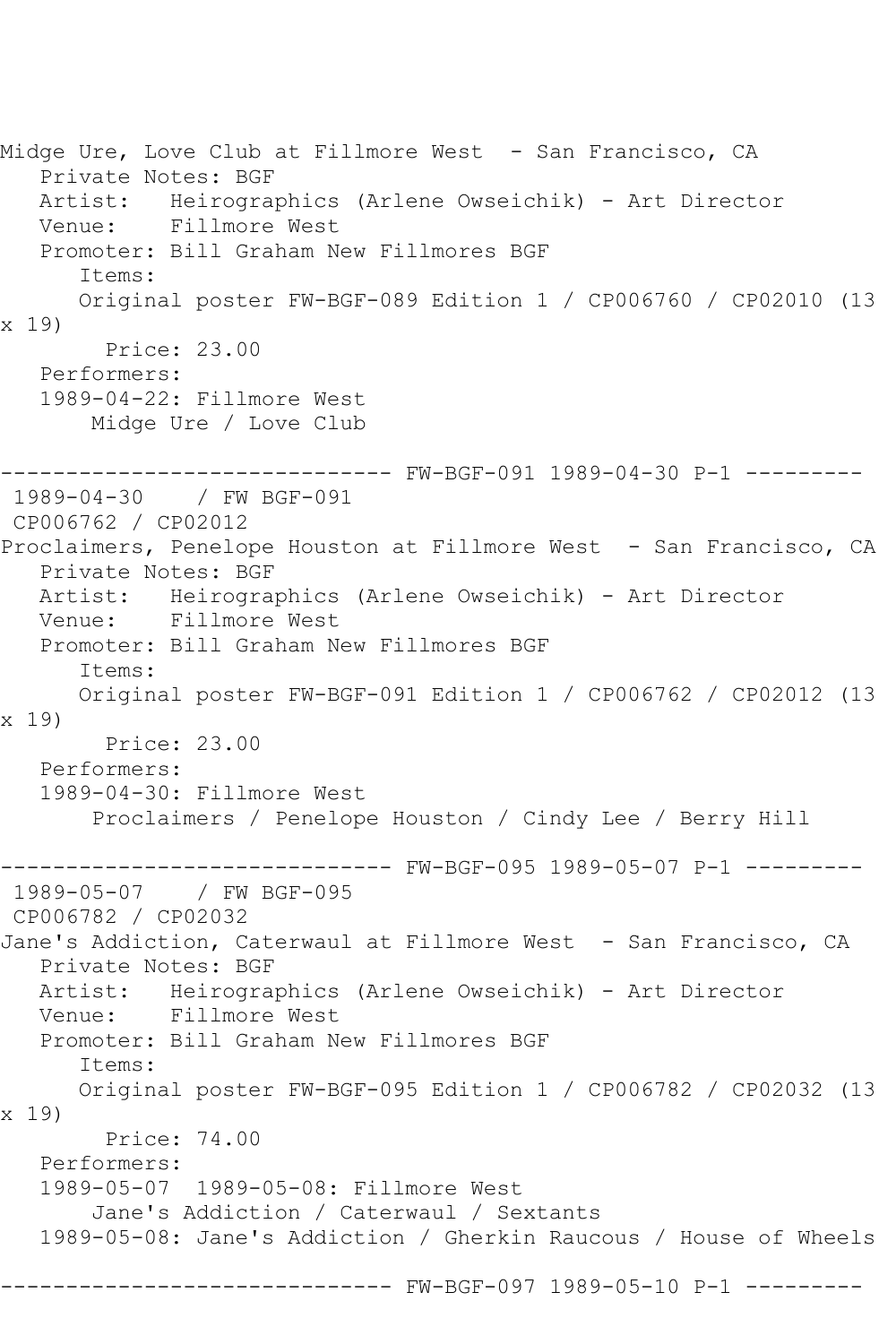1989-05-10 / FW BGF-097 CP006768 / CP02018 Willie Deville and the Mink Deville Band, Gospel Hummingbirds at Fillmore West - San Francisco, CA Private Notes: BGF Artist: Heirographics (Arlene Owseichik) - Art Director Venue: Fillmore West Promoter: Bill Graham New Fillmores BGF Items: Original poster FW-BGF-097 Edition 1 / CP006768 / CP02018 (13 x 19) Price: 23.00 Performers: 1989-05-10: Fillmore West Willie Deville and the Mink Deville Band / Gospel Hummingbirds ------------------------------ FW-BGF-101 1989-05-21 P-1 --------- 1989-05-21 / FW BGF-101 CP006772 / CP02022 Indigo Girls, Pastiche at Fillmore West - San Francisco, CA Private Notes: BGF Artist: Heirographics (Arlene Owseichik) - Art Director Venue: Fillmore West Promoter: Bill Graham New Fillmores BGF Items: Original poster FW-BGF-101 Edition 1 / CP006772 / CP02022 (13 x 19) Price: 263.00 Performers: 1989-05-21: Fillmore West Indigo Girls / Pastiche ------------------------------ FW-BGF-104 1989-06-03 P-1 --------- 1989-06-03 / FW BGF-104 CP006922 / CP02172 Buck Owens and the Buckaroos, Thee Hellhounds at Fillmore West - San Francisco, CA Private Notes: BGF Artist: Heirographics (Arlene Owseichik) - Art Director Venue: Fillmore West Promoter: Bill Graham New Fillmores BGF Items: Original poster FW-BGF-104 Edition 1 / CP006922 / CP02172 (13 x 19) Price: 420.00 Performers: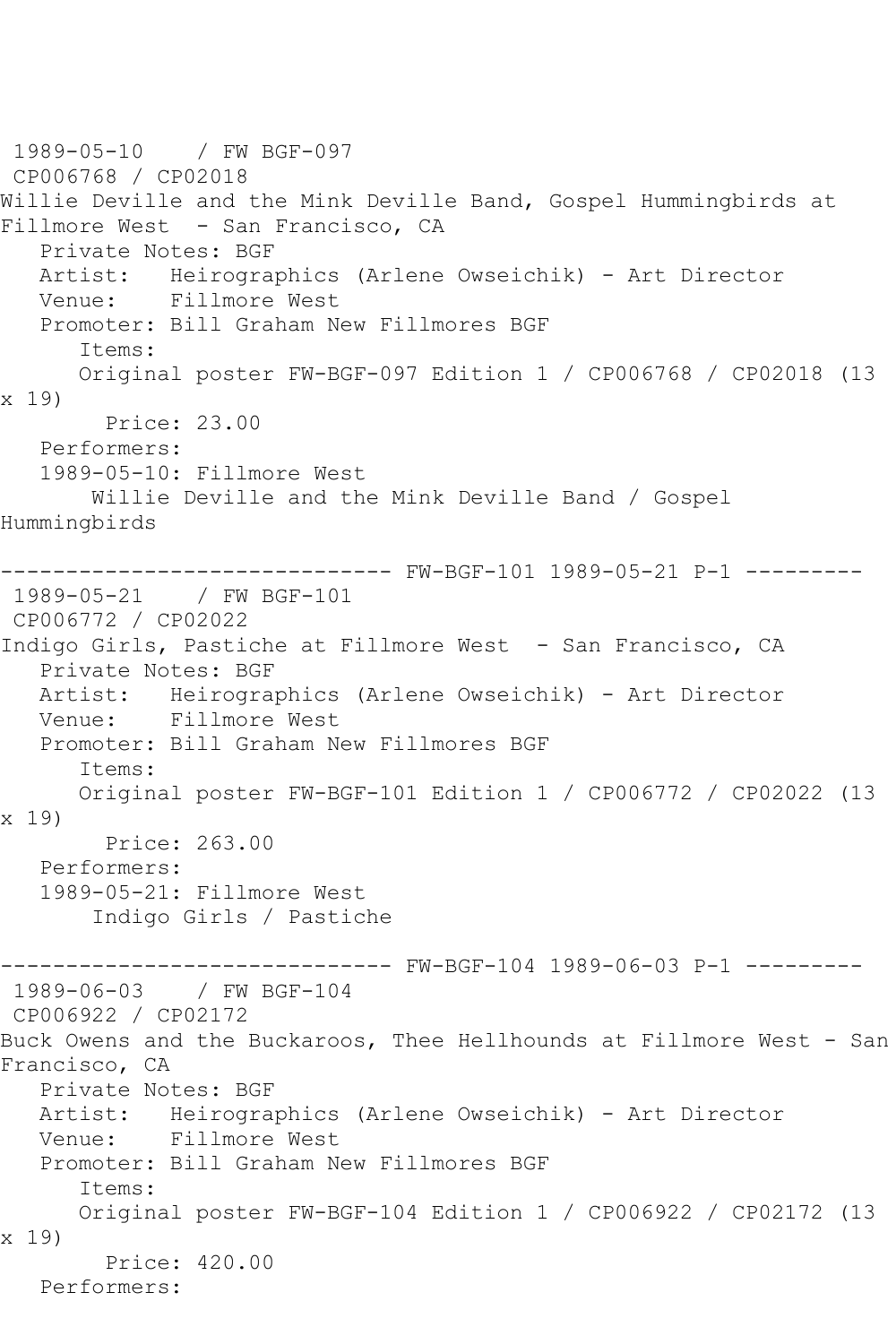1989-06-03: Fillmore West Buck Owens / Thee Hellhounds / Jason D. Williams ------------------------------ PTO-BGP-032-B 1989-06-07 P-1 -------- - 1989-06-07 / PTO BGP-032-B CP006517 / CP01767 Royal Danish Ballet at Paramount Theater Notes: This is #30, but is misnumbered as #32 Private Notes: BGP-032-B Artist: Heirographics (Arlene Owseichik) - Art Director<br>Venue: Paramount Theater, Oakland Paramount Theater, Oakland Promoter: Bill Graham Presents BGP Items: Original poster PTO-BGP-032-B Edition 1 / CP006517 / CP01767 (13 x 19-1/4) Price: 200.00 Performers: 1989-06-07: Paramount Theater, Oakland Royal Danish Ballet 1989-06-09: San Jose Center For the Performing Arts Royal Danish Ballet ------------------------------ FW-BGF-109 1989-07-12 P-1 --------- 1989-07-12 / FW BGF-109 CP006927 / CP02177 Tod Rundgren, Big Bamboo at Fillmore West - San Francisco, CA Private Notes: BGF Artist: Heirographics (Arlene Owseichik) - Art Director Venue: Fillmore West Promoter: Bill Graham New Fillmores BGF Items: Original poster FW-BGF-109 Edition 1 / CP006927 / CP02177 (13 x 19) Price: 35.00 Performers: 1989-07-12: Fillmore West Tod Rundgren / Big Bamboo ------------------------------ FW-BGF-110 1989-07-14 P-1 --------- 1989-07-14 / FW BGF-110 CP006928 / CP02178 Exodus, Forbidden at Fillmore West - San Francisco, CA Private Notes: BGF Artist: Heirographics (Arlene Owseichik) - Art Director Venue: Fillmore West Promoter: Bill Graham New Fillmores BGF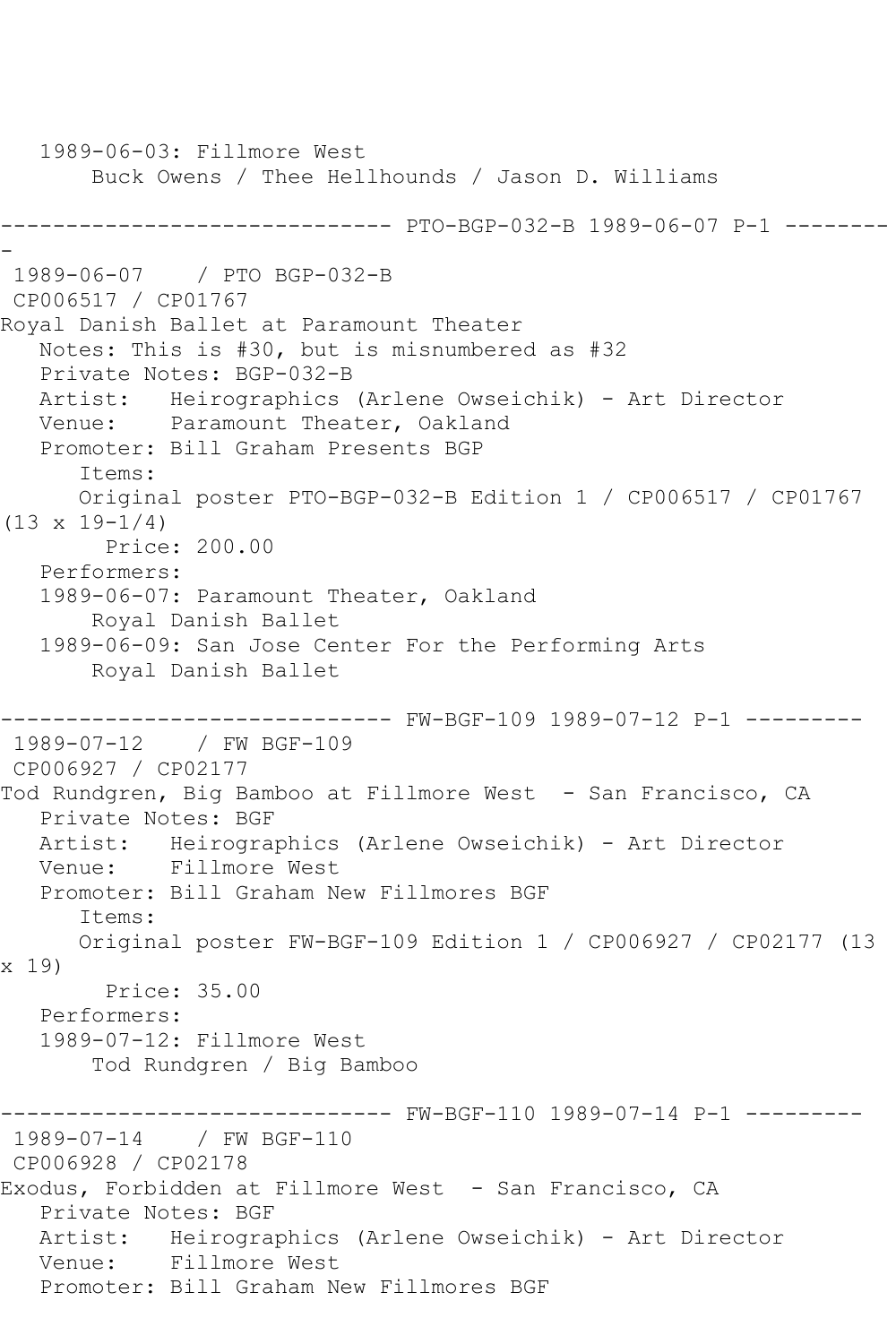Items: Original poster FW-BGF-110 Edition 1 / CP006928 / CP02178 (13 x 19) Price: 42.00 Performers: 1989-07-14: Fillmore West Exodus / Forbidden ------------------------------ FW-BGF-112 1989-07-28 P-1 --------- 1989-07-28 / FW BGF-112 CP006930 / CP02180 B-52's, Royal Crescent Mob at Fillmore West - San Francisco, CA Private Notes: BGF Artist: Heirographics (Arlene Owseichik) - Art Director Venue: Fillmore West Promoter: Bill Graham New Fillmores BGF Items: Original poster FW-BGF-112 Edition 1 / CP006930 / CP02180 (13 x 19) Price: 69.00 Performers: 1989-07-28 1989-07-30: Fillmore West B-52's / Royal Crescent Mob ------------------------------ FW-BGF-113 1989-08-09 P-1 --------- 1989-08-09 / FW BGF-113 CP006932 / CP02182 Fela, Anikulapo Kuti at Fillmore West - San Francisco, CA Private Notes: BGF Artist: Heirographics (Arlene Owseichik) - Art Director Venue: Fillmore West Promoter: Bill Graham New Fillmores BGF Items: Original poster FW-BGF-113 Edition 1 / CP006932 / CP02182 (13 x 19) Price: 29.00 Performers: 1989-08-09: Fillmore West Fela / Anikulapo Kuti / Egypt '80 / Ephat Mujuru / Balafon Marimba Ensemble ------------------------------ FW-BGF-116 1989-09-10 P-1 --------- 1989-09-10 / FW BGF-116 CP006935 / CP02185 Natalie Cole, Warren Thomas at Fillmore West - San Francisco, CA Private Notes: BGF Artist: Heirographics (Arlene Owseichik) - Art Director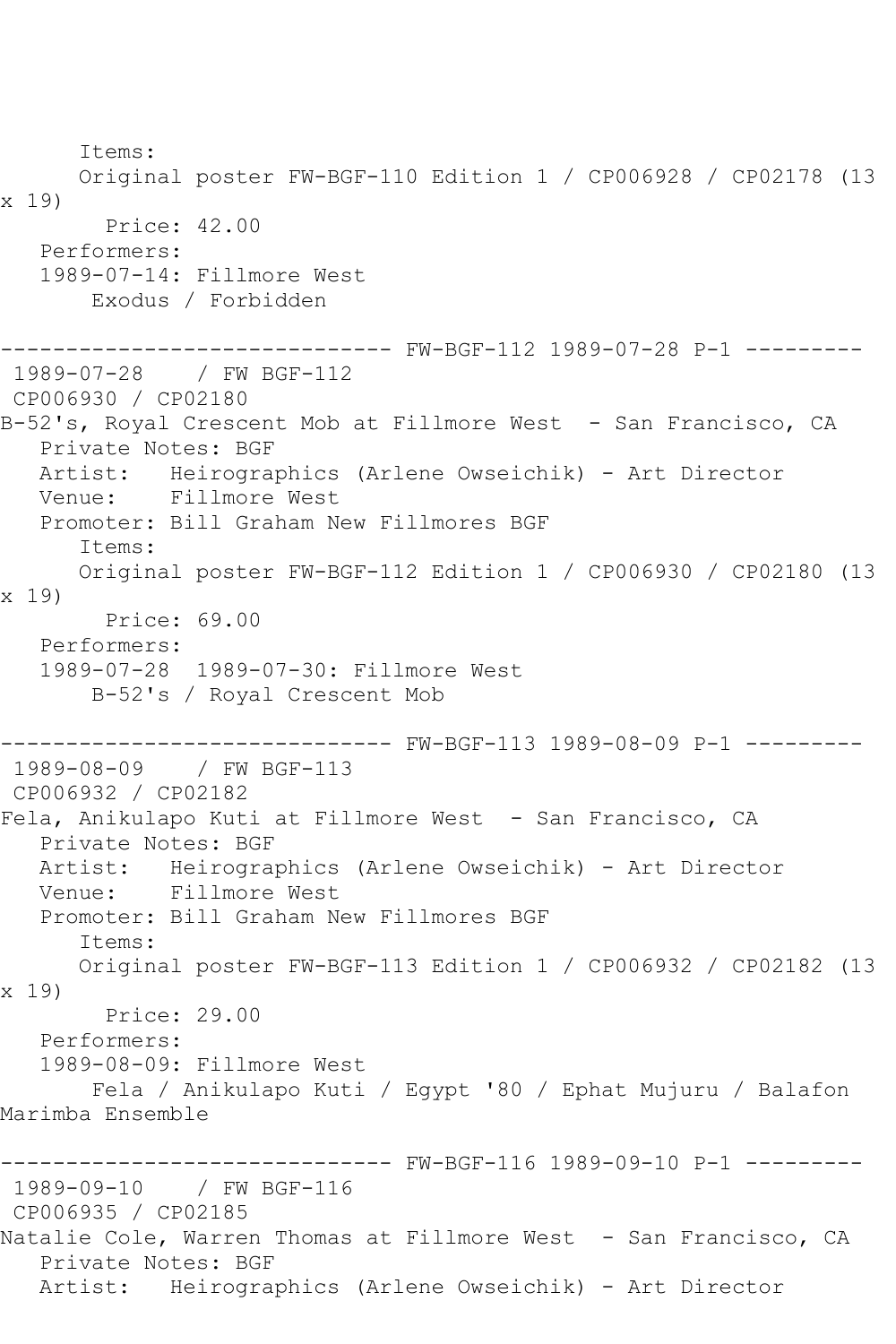Venue: Fillmore West Promoter: Bill Graham New Fillmores BGF Items: Original poster FW-BGF-116 Edition 1 / CP006935 / CP02185 (13 x 19) Price: 41.00 Performers: 1989-09-10: Fillmore West Natalie Cole / Warren Thomas ------------------------------ FW-BGF-117 1989-09-26 P-1 --------- 1989-09-26 / FW BGF-117 CP006921 / CP02171 Jefferson Airplane at Fillmore West - San Francisco, CA Private Notes: BGF Artist: Heirographics (Arlene Owseichik) - Art Director Venue: Fillmore West Promoter: Bill Graham New Fillmores BGF Items: Original poster FW-BGF-117 Edition 1 / CP006921 / CP02171 (13 x 19) Price: 117.00 Performers: 1989-09-26 1989-09-28: Fillmore West Jefferson Airplane ------------------------------ FW-BGF-118-A 1989-10-04 P-1 --------- 1989-10-04 / FW BGF-118-A CP006937 / CP02187 Bodeans, 54-40 at Fillmore West - San Francisco, CA Private Notes: BGF Artist: Heirographics (Arlene Owseichik) - Art Director Venue: Fillmore West Promoter: Bill Graham New Fillmores BGF Items: Original poster FW-BGF-118-A Edition 1 / CP006937 / CP02187 (13 x 19) Price: 41.00 Performers: 1989-10-04: Fillmore West Bodeans / 54-40 / Sextants ------------------------------ FW-BGF-118-B 1989-10-20 P-1 --------- 1989-10-20 / FW BGF-118-B CP006938 / CP02188 George Clinton, P-Funk Allstars at Fillmore West - San Francisco, CA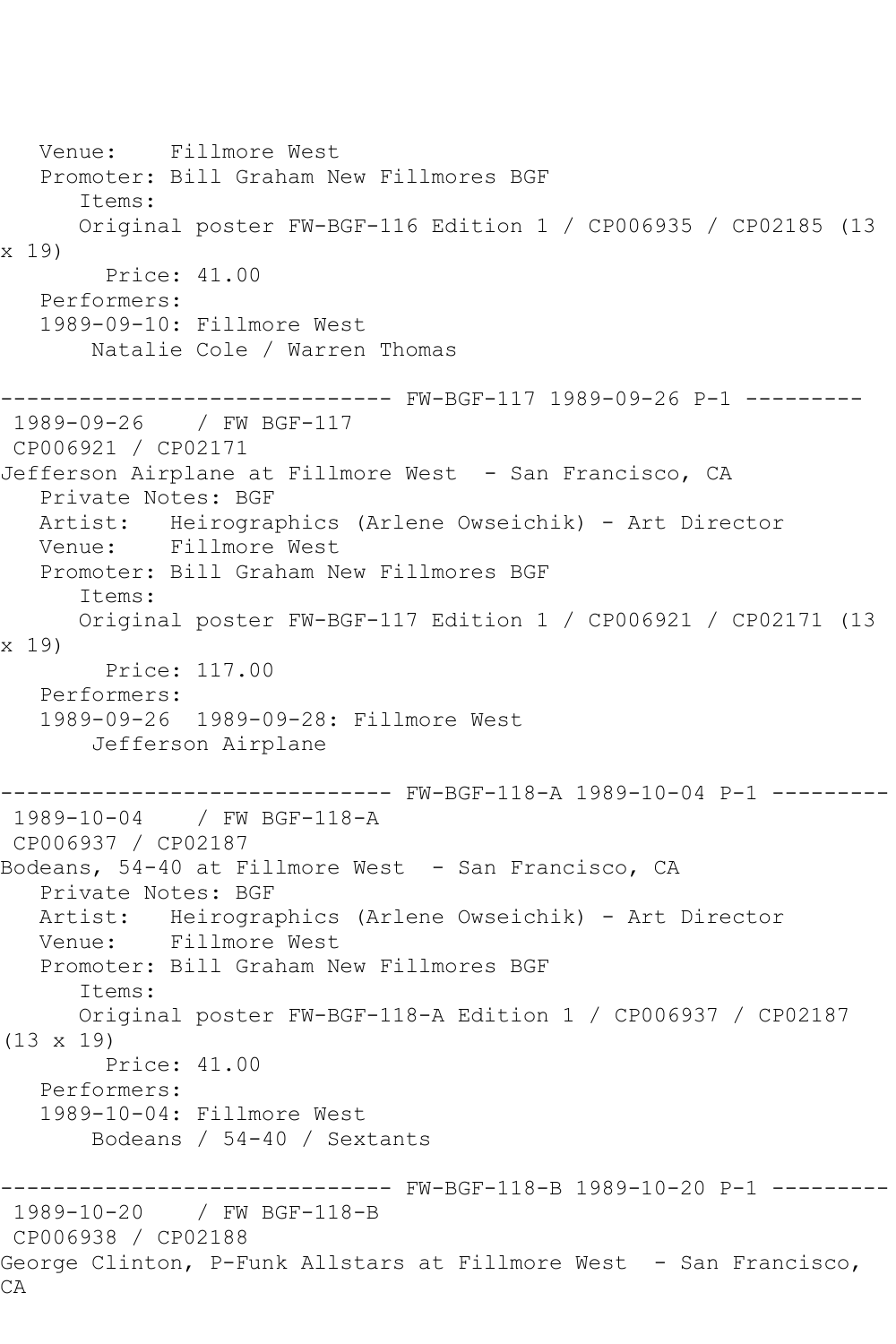Private Notes: BGF Artist: Heirographics (Arlene Owseichik) - Art Director Venue: Fillmore West Promoter: Bill Graham New Fillmores BGF Items: Original poster FW-BGF-118-B Edition 1 / CP006938 / CP02188 (13 x 19) Price: 53.00 Performers: 1989-10-20 1989-10-21: Fillmore West George Clinton / P-Funk Allstars / Smoking Section ------------------------------ WAR-BGP-035 1990-02-07 P-1 --------- 1990-02-07 / WAR BGP-035 CP006520 / CP01770 Joe Satriani, Stevie Salas at Warfield Theater - San Francisco, CA Private Notes: BGP-035 Artist: Heirographics (Arlene Owseichik) - Art Director Venue: Warfield Theater Promoter: Bill Graham Presents BGP Items: Original poster WAR-BGP-035 Edition 1 / CP006520 / CP01770  $(19-5/8 \times 28-1/2)$  Price: 35.00 Performers: 1990-02-07 1990-02-08: Warfield Theater Joe Satriani / Stevie Salas ------------------------------ BCT-BGP-040 1991-02-01 P-1 --------- 1991-02-01 / BCT BGP-040 CP006524 / CP01774 Sting, Kennedy Rose at Berkeley Community Theater - Berkeley, CA Private Notes: BGP-040 Artist: Heirographics (Arlene Owseichik) - Art Director Venue: Berkeley Community Theater Promoter: Bill Graham Presents BGP Items: Original poster BCT-BGP-040 Edition 1 / CP006524 / CP01774 (13 x 19-1/4) Price: 84.00 Performers: 1991-02-01 1991-02-02: Berkeley Community Theater Sting / Kennedy Rose / Vinx 1991-02-04 1991-02-08: Wiltern Theater, Los Angeles Sting / Vinx / Kennedy Rose ------ BLA-BGP-039 1991-02-10 P-1 --------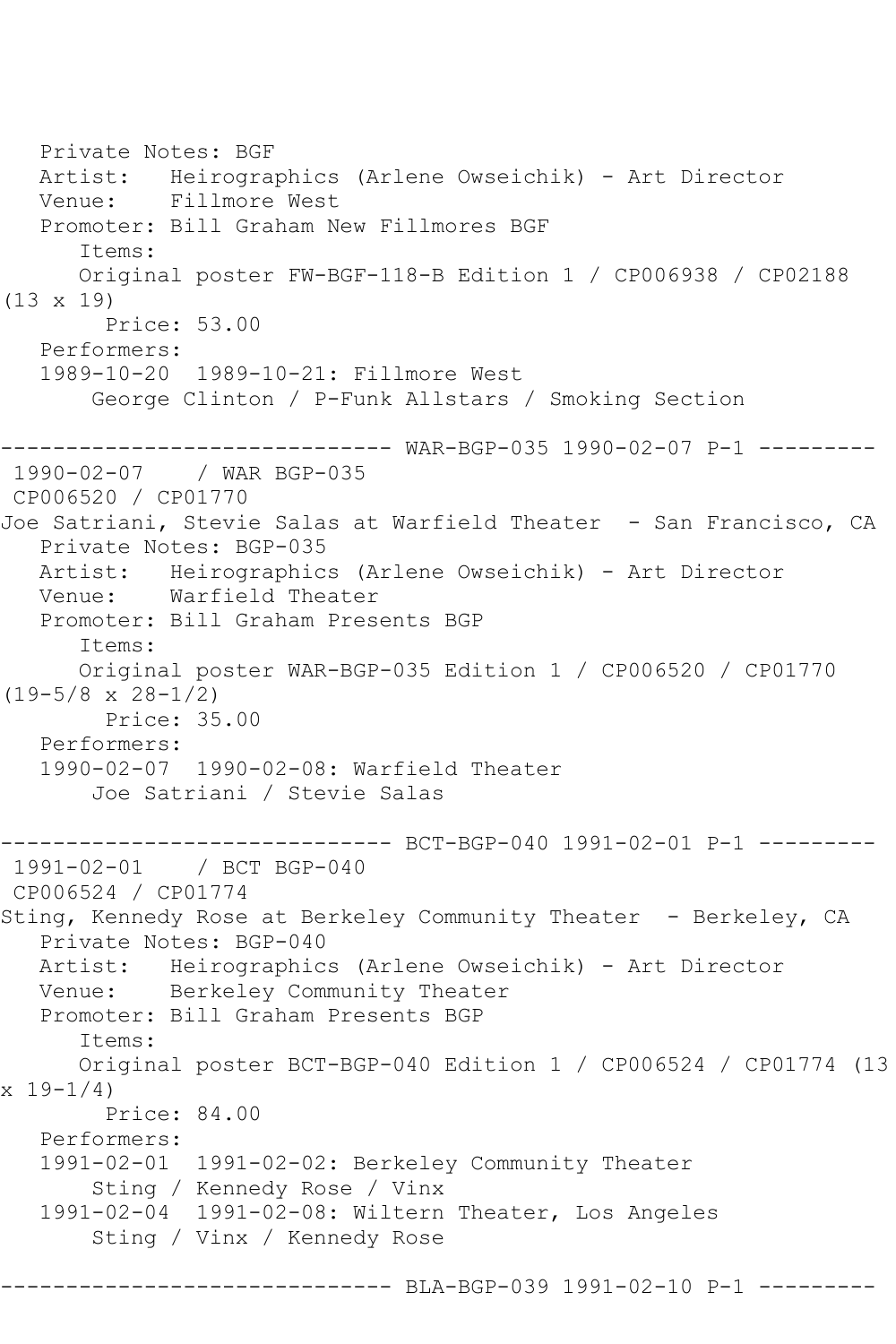1991-02-10 / BLA BGP-039 CP006523 / CP01773 New Kids On the Block at Blaisdell Arena - Honolulu, HI Private Notes: BGP-039 Artist: Heirographics (Arlene Owseichik) - Art Director Venue: Blaisdell Arena Promoter: Bill Graham Presents BGP Items: Original poster BLA-BGP-039 Edition 1 / CP006523 / CP01773 (13  $x 19-1/4$  Price: 79.00 Performers: 1991-02-10: Blaisdell Arena New Kids On the Block / Selland Arena 1991-02-13: Tacoma Dome 1991-02-19: Cow Palace, S.F. 1991-02-20: Cow Palace, S.F. 1991-02-22: Lawlor Events Center, Reno 1991-02-23 1991-02-24: Oakland Coliseum 1991-02-25: Arco Arena -------------------- WILT-BGP-042 1991-05-09 P-1 ---------1991-05-09 / WILT BGP-042 CP006526 / CP01776 Guns N' Roses at Wiltern Theater - San Francisco, CA Private Notes: BGP-042 Event: Mayhem in the Streets Artist: Elsa Bouman Venue: Wiltern Theater, Los Angeles Promoter: Bill Graham Presents BGP Items: Original poster WILT-BGP-042 Edition 1 / CP006526 / CP01776  $(13 \times 19 - 1/4)$  Price: 53.00 Performers: 1991-05-09: Wiltern Theater, Los Angeles Guns N' Roses ------------------------------ WILT-BGP-045 1991-05-28 P-1 ---------

## 1991-05-28 / WILT BGP-045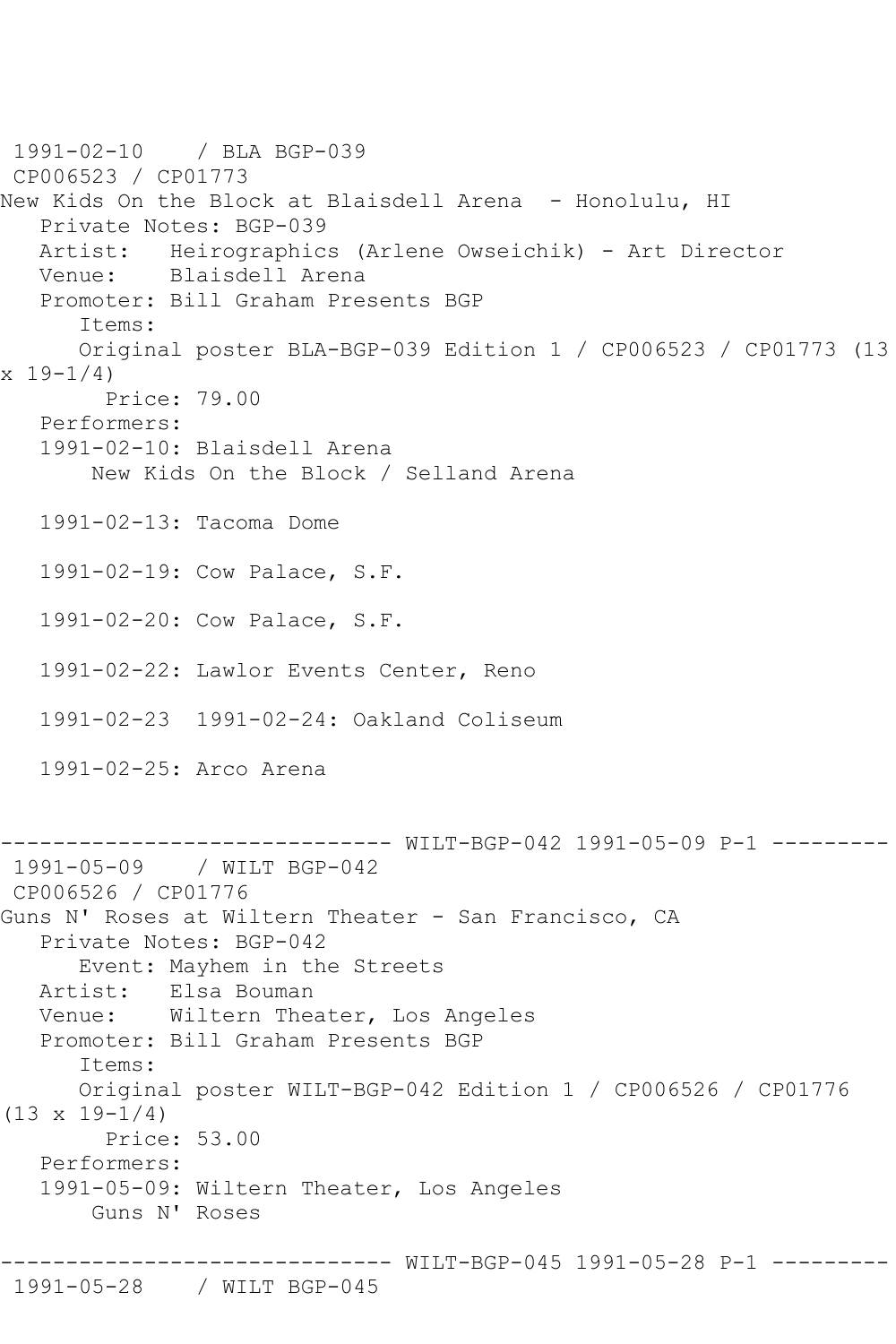CP006528 / CP01778 Elvis Costello, Rude 5 at Wiltern Theater, Los Angeles - Los Angeles, CA Private Notes: BGP-045 Artist: Arlene Owseichick -- Artist Venue: Wiltern Theater, Los Angeles Promoter: Bill Graham Presents BGP Items: Original poster WILT-BGP-045 Edition 1 / CP006528 / CP01778 (13 x 19-1/4) Price: 105.00 Performers: 1991-05-28 91-05-29: 1991-06-03 91-06-04: Wiltern Theater, Los Angeles Elvis Costello / Rude 5 / Sam Phillips 1991-05-31 1991-06-01: Greek Theater at University of California at Berkeley ------------------------------ COW-BGP-051 1991-12-31 P-1 --------- 1991-12-31 / COW BGP-051 CP006531 / CP01781 Red Hot Chili Peppers, Nirvana at Cow Palace, Sacramento - Sacramento, CA Private Notes: BGP-051 Artist: Harry Rossit Venue: Cow Palace, Sacramento Promoter: Bill Graham Presents BGP Items: Original poster COW-BGP-051 Edition 1 / CP006531 / CP01781 (13 x 19-1/4) Price: 258.00 Performers: 1991-12-31: Cow Palace, Sacramento Red Hot Chili Peppers / Nirvana / Pearl Jam ------------------------------ WAR-BGP-055 1992-03-28 P-1 --------- 1992-03-28 / WAR BGP-055 CP006534 / CP01784 MR. Big, Tall Stories at Warfield Theater - San Francisco, CA Private Notes: BGP-055 Artist: Elsa Bouman Venue: Warfield Theater Promoter: Bill Graham Presents BGP Items: Original poster WAR-BGP-055 Edition 1 / CP006534 / CP01784 (13 x 19-1/4)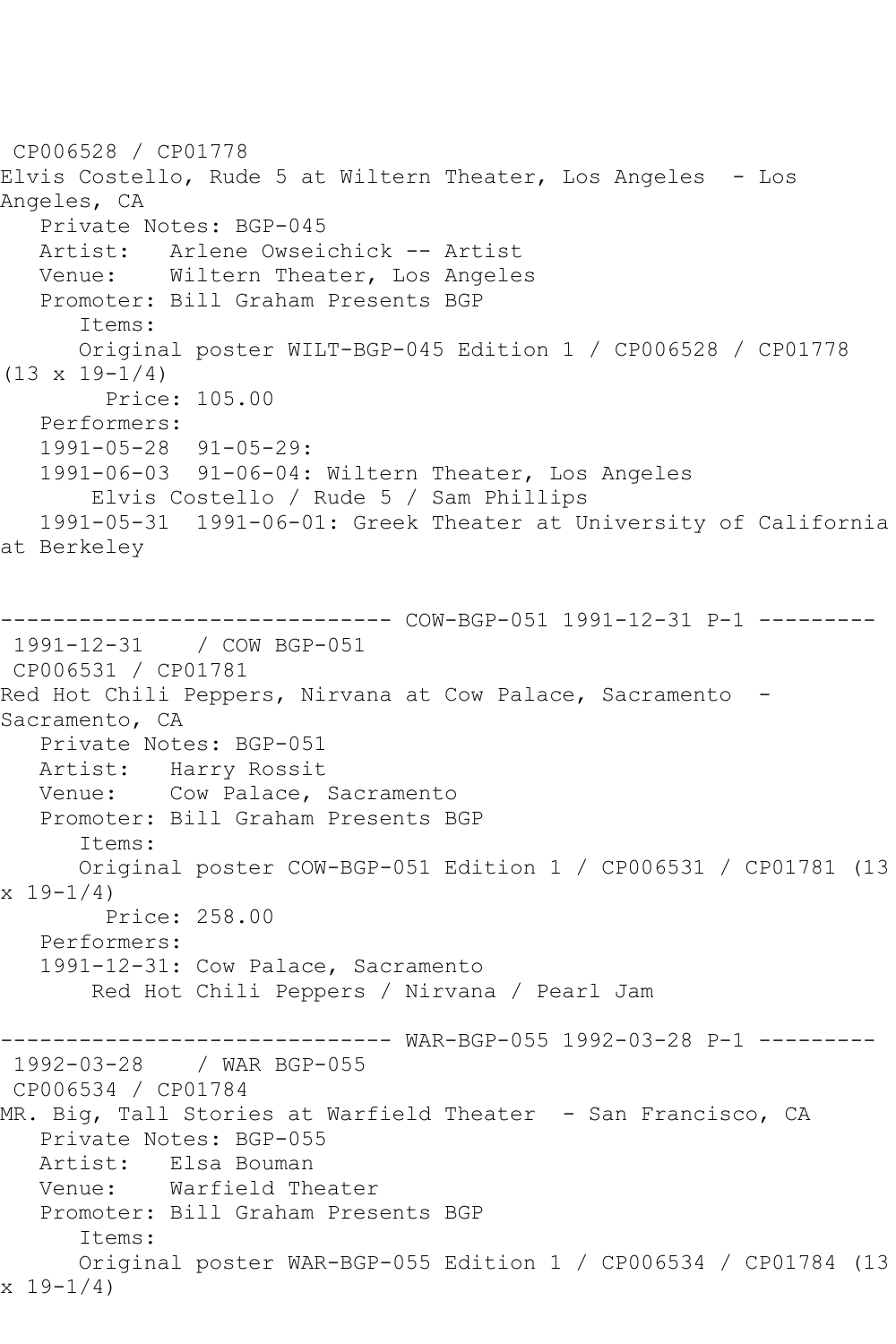```
 Price: 41.00
   Performers:
   1992-03-28: Warfield Theater
       MR. Big / Tall Stories
                   ----------- SHO-BGP-059 1992-06-06 P-1 ---------
1992-06-06 & / SHO BGP-059
CP006536 / CP01786
New Orleans By The Bay (Fourth Annual) at Shoreline, Mountainview, 
CA
   Private Notes: BGP-059
      Series: 4th Annual
   Artist: Elsa Bouman
   Venue: Shoreline Amphitheater, Mountain View
   Promoter: Bill Graham Presents BGP
      Items:
      Original poster SHO-BGP-059 Edition 1 / CP006536 / CP01786 (13 
x 19-1/4)
        Price: 53.00
   Performers:
   1992-06-06 &: Shoreline Amphitheater, Mountain View
       Neville Brothers / Al Rappone / Zydeco Expressmen / Ann Dyer 
/ Bo Grumpus / Bob Lowery / Bob Mielke / New Bearcats / California 
Cajun Orchestra / Cats and Jammers / Chef Paul Prudhomme / K-Paul's 
Louisiana Kitchen / C.J. Chenier / Red Hot Louisiana Band / Clint 
Baker / New Orleans Jazz Band / East Bay Honor Band / Gospel 
Hummingbirds / Gunn High School Jazz Band / Henry Butler / Igor's 
Jazz Cowboys / Jackie Coon Quintet / Jazz Band Ball Orchestra / 
Lincoln Street Brass Band / Mal Sharpe / Big Money In Dixieland / 
Marc and Ann Savoy / Mitch Woods / Rocket 88 / Narvin Kimball / 
Nathan and the Zydeco / Cha Chas / Oakland Interfaith Gospel Choir / 
Pat Yankee / Philadelphia / Jerry Ricks / Queen Ida / Zydeco Band / 
Ray Skejlbred / San Antone Rose / San Francisco School of the Arts 
Jazz Band / Simcha Klezmer Band / Skunk Creek Jazz Band / Steve 
Kritzer / Third Ear / Thursday Night Bop Octet / Valerie Litchfield 
/ Zenith New Orleans Parade Band
                   ------------ STMB-BGP-060 1992-06-27 P-1 ---------
1992-06-27 / STMB BGP-060
CP006537 / CP01787
Little Feat, John Prine at Steamboat Springs - Steamboat Springs, 
CO
   Private Notes: BGP-060
   Artist: Heirographics (Arlene Owseichik) - Art Director
   Venue: Steamboat Springs
   Promoter: Bill Graham Presents BGP
      Items:
```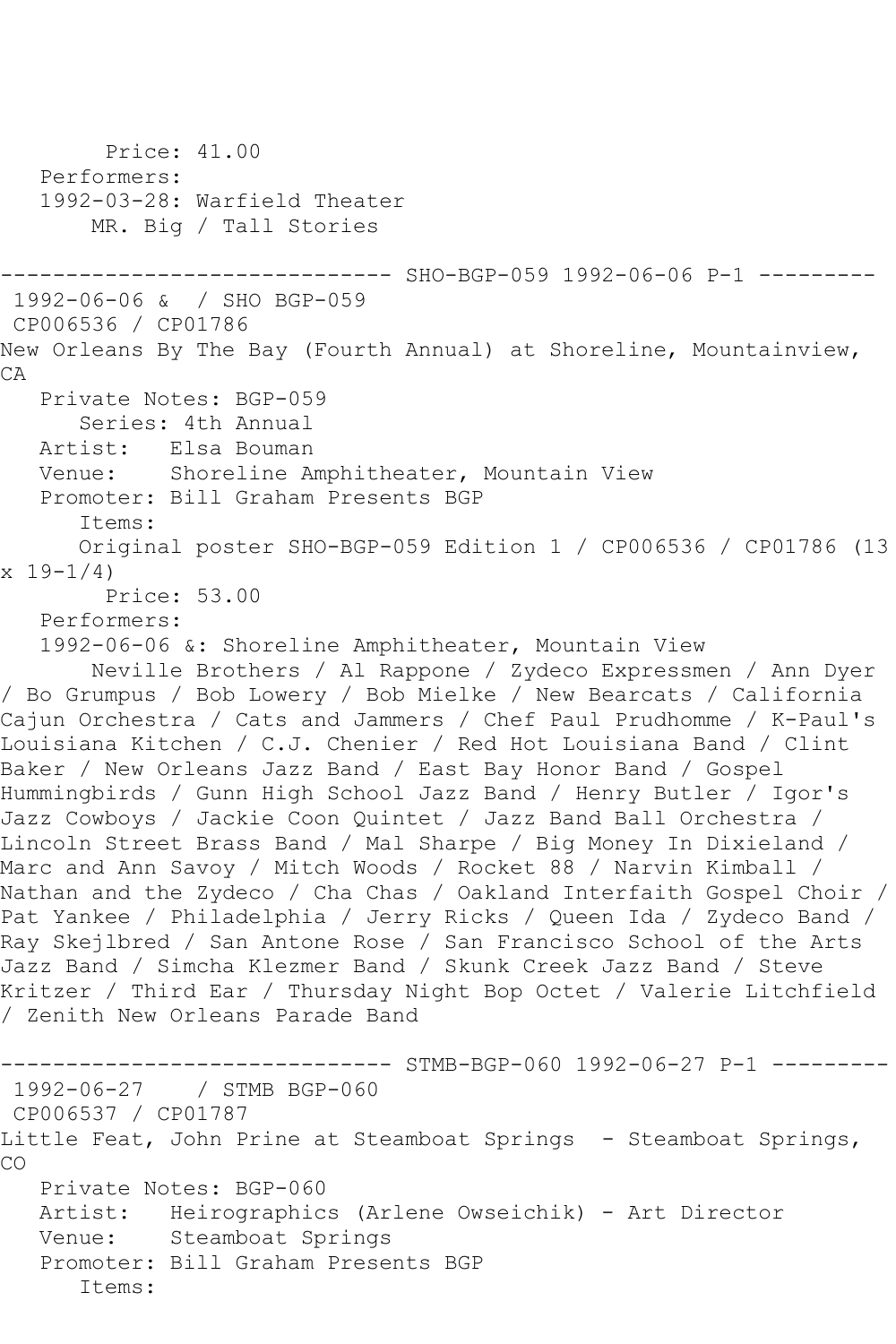Original poster STMB-BGP-060 Edition 1 / CP006537 / CP01787 (13 x 19-1/4) Price: 53.00 Performers: 1992-06-27: Steamboat Springs Little Feat / John Prine / Radiators / Desert Rose Band / Sawyer Brown 1992-06-28: Clint Black / Asleep at the Wheel / Tim and Mollie Obrien / O'boys / Chris Daniels and the Kings / Jerry Jeff Walker ------------------------------ SSSJ-BGP-061 1992-07-04 P-1 --------- 1992-07-04 / SSSJ BGP-061 CP006538 / CP01788 Cure, Dinosaur Jr. at Spartan Stadium - San Jose, CA Private Notes: BGP-061<br>Artist: Sam Zmmittit Sam Zmmittit Venue: Spartan Stadium San Jose, CA Promoter: Bill Graham Presents BGP Items: Original poster SSSJ-BGP-061 Edition 1 / CP006538 / CP01788  $(13 \times 19 - 1/4)$  Price: 46.00 Performers: 1992-07-04: Spartan Stadium San Jose, CA Cure / Dinosaur Jr. 1992-07-05: Cal Expo Amphitheater, Sacramento Cure / Dinosaur Jr. ------------------------------ LUBC-BGP-062 1992-08-01 P-1 --------- 1992-08-01 / LUBC BGP-062 CP006525 / CP01775 K.D. Lang at Luther Burbank Center, Santa Rosa Private Notes: BGP-062 Artist: Elsa Bouman Venue: Luther Burbank Center for the Arts Promoter: Bill Graham Presents BGP Items: Original poster LUBC-BGP-062 Edition 1 / CP006525 / CP01775  $(13 \times 19 - 1/4)$  Price: 46.00 Performers: 1992-08-01: Luther Burbank Center for the Arts K.D. Lang 1992-08-03 92-08-05: Paramount Theater, Oakland K.D. Lang

------------------------------ FW-BGF-128 1994-05-04 P-1 ---------